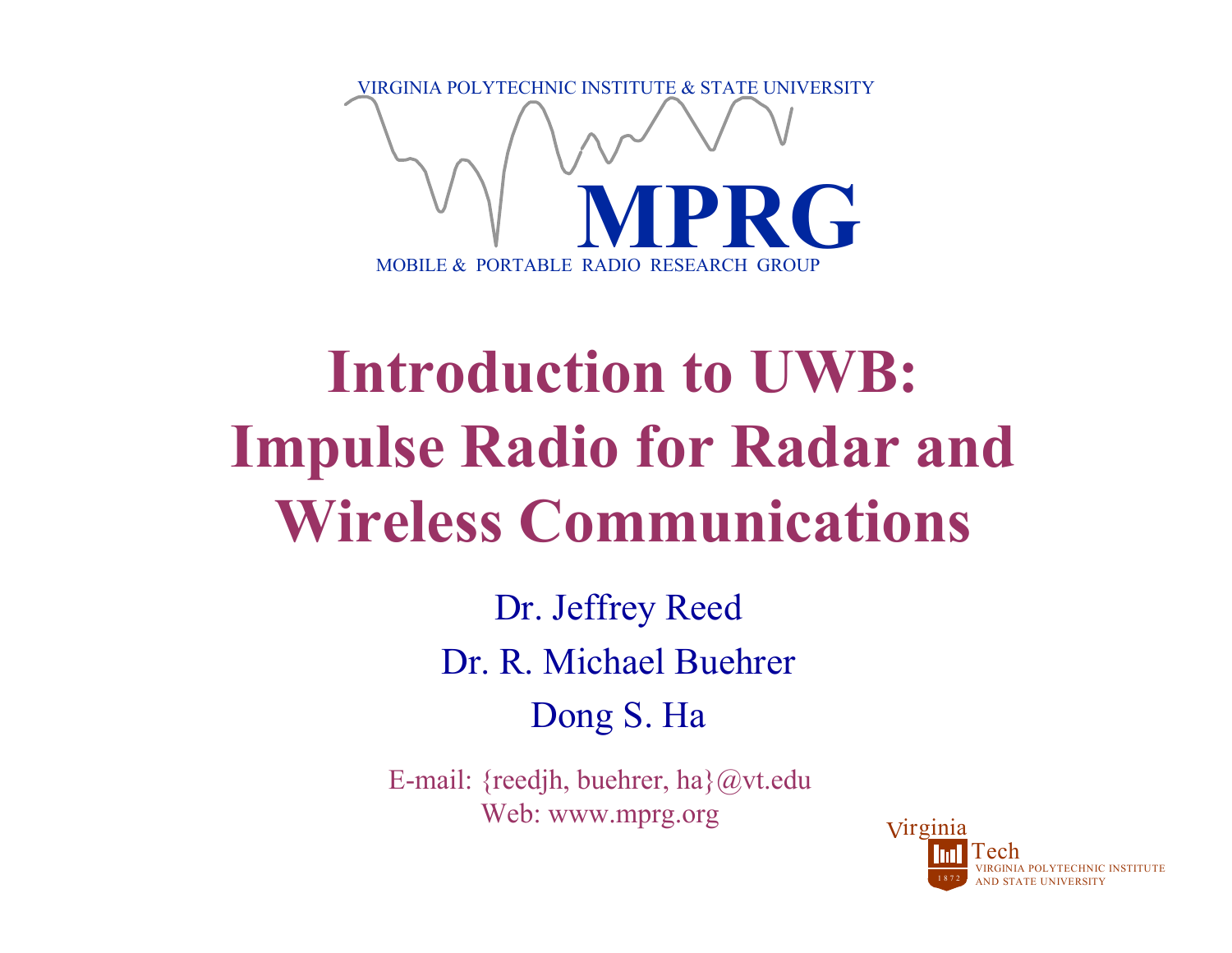



- What is Ultra Wideband (UWB)?
- Applications of UWB
- $\bullet$ What's Commercially Available?
- •How do you build a UWB radio?
- $\bullet$ Channel models for UWB
- •UWB radar and sensors
- •New FCC regulations regarding UWB
- $\bullet$ UWB research at Virginia Tech
- •Research opportunities for UWB applied to automobiles

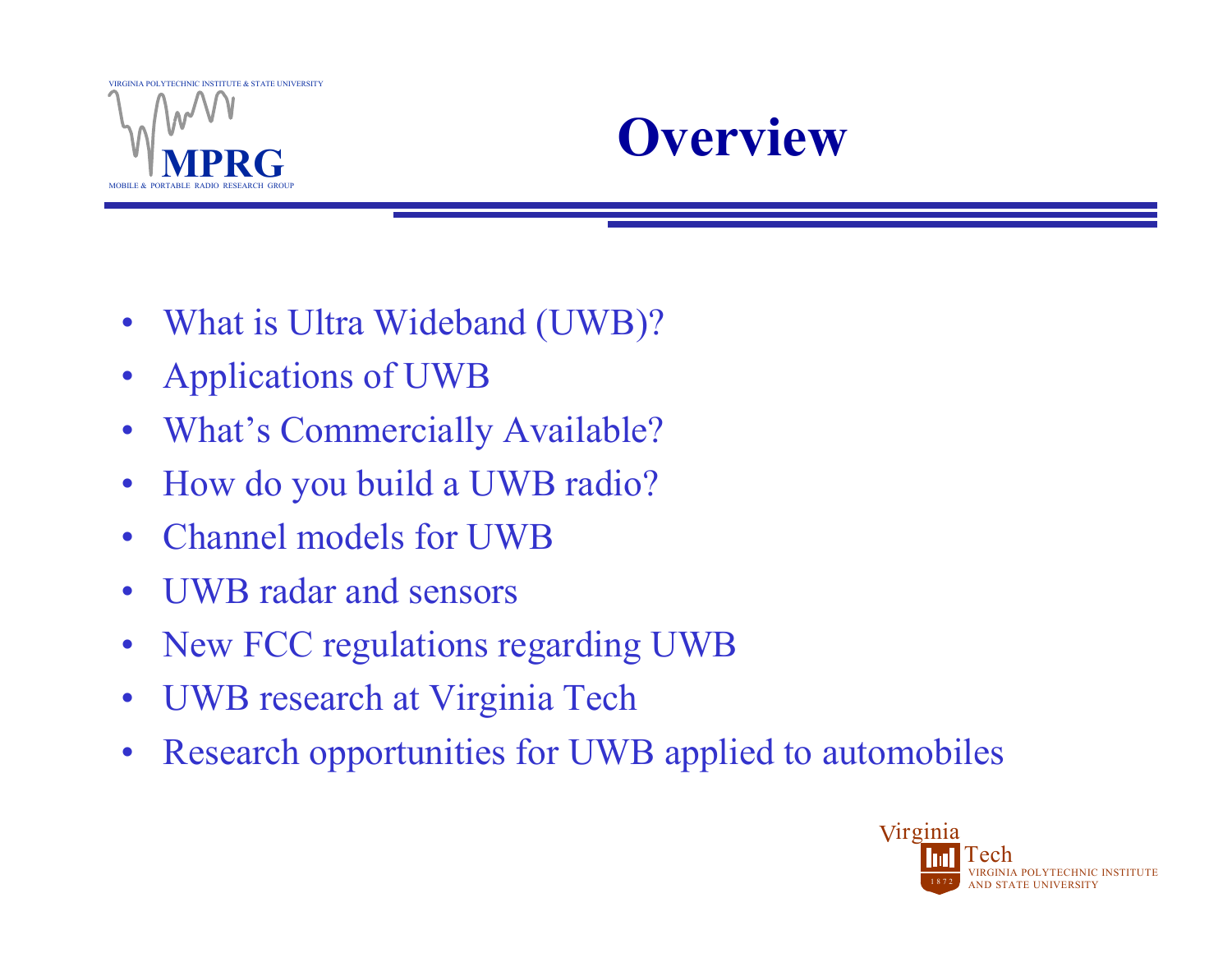# **Impulse Radio**

- • Impulse Radio (IR): the use of extremely short duration pulses (subnanosecond) instead of continuous waves to transmit information.
- $\bullet$  The pulse directly generates a very wide instantaneous bandwidth signal according to the time-scaling properties of the Fourier transform relationship between time and frequency. (Occupied BW >> Information Bandwidth)
- $\bullet$ Very low duty cycle (on the order 1/100, 1/1000 or less)

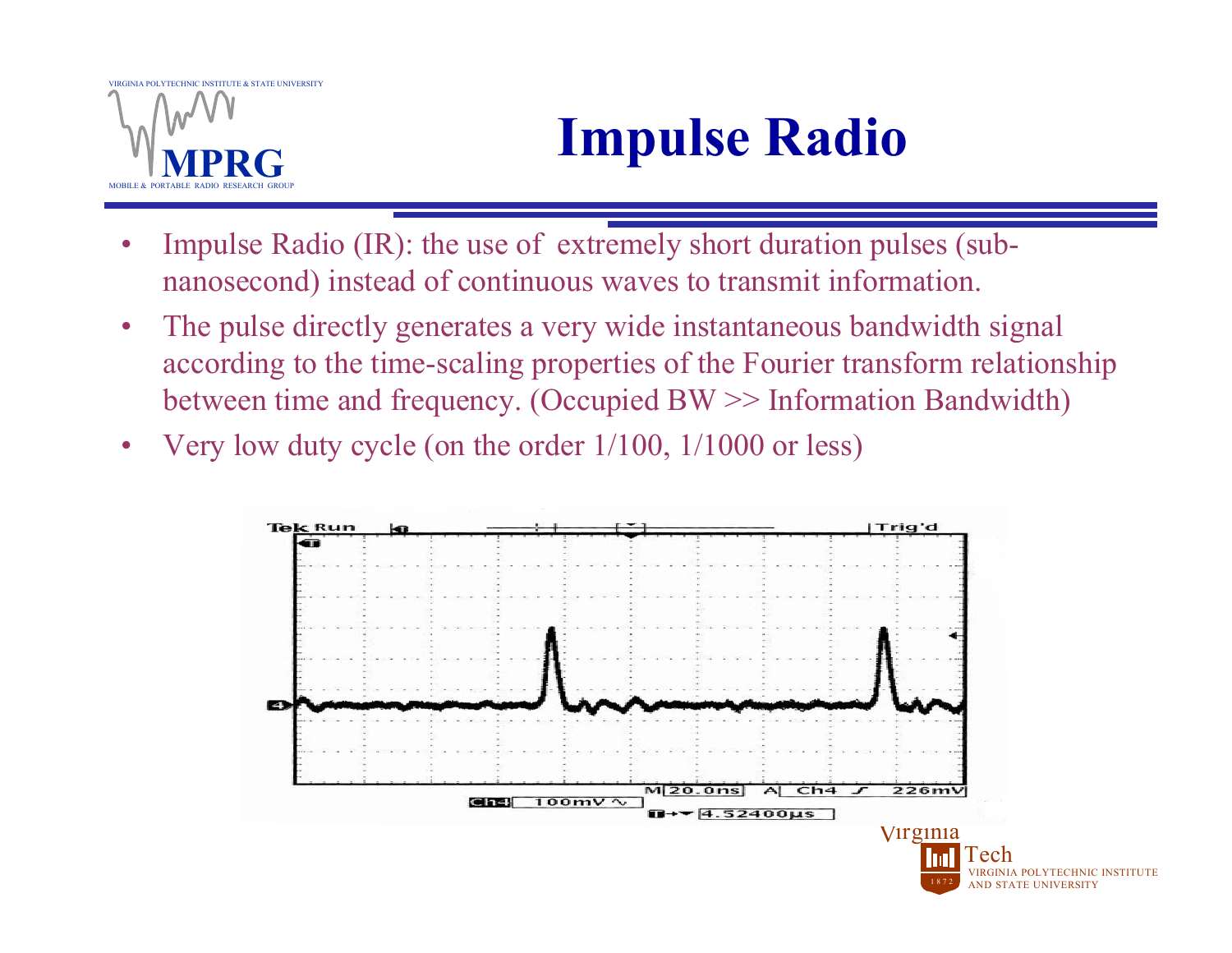## **UWB Definition**

- • Common Definitions
	- UWB: Fractional bandwidth =  $(f_H f_L)/f_c > 25\%$  or total BW > 1.5 GHz.
	- Narrowband:  $(f_H f_L)/f_c < 1\%$ .
- $\bullet$  FCC Definition of UWB
	- Fractional bandwidth (measured at the -10dB points),

(f<sub>H</sub> - f<sub>L</sub>)/f<sub>c</sub>,  $>$  20% or total BW  $>$  500 MHz.

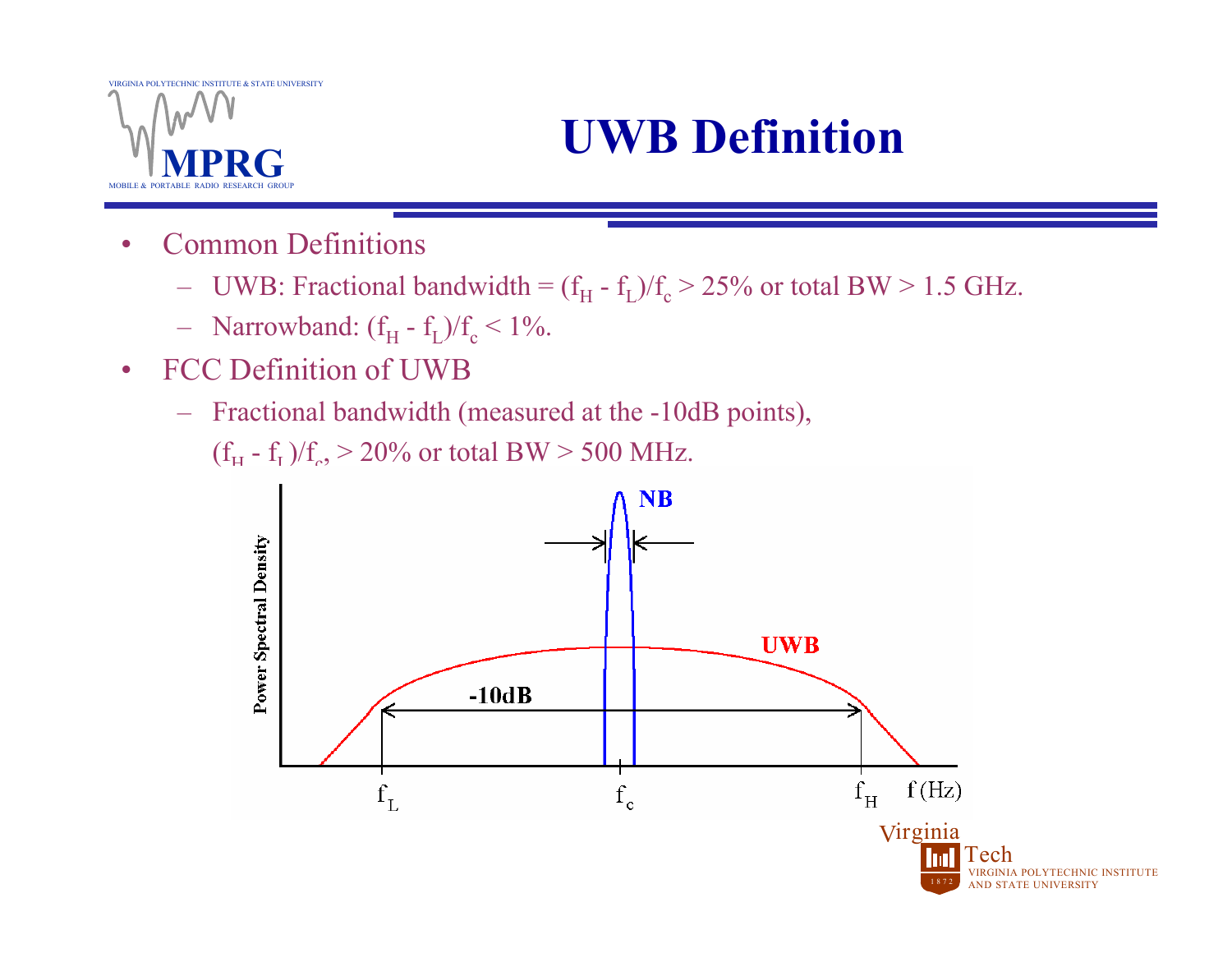

# **Advantages of UWB**

- Low Power Consumption
- $\bullet$ Low cost: nearly "all-digital", with minimal RF electronics.
- $\bullet$ A low probability of detection (LPD) signature
- •Integrated Services: Communications and Radar.
- $\bullet$  Communications
	- Extremely high data rate performance in multi-user network applications.
	- – Relativity immune to multipath cancellation effects as observed in mobile and in-building environments.
	- Low interference to existing narrowband systems due to low power spectral density.

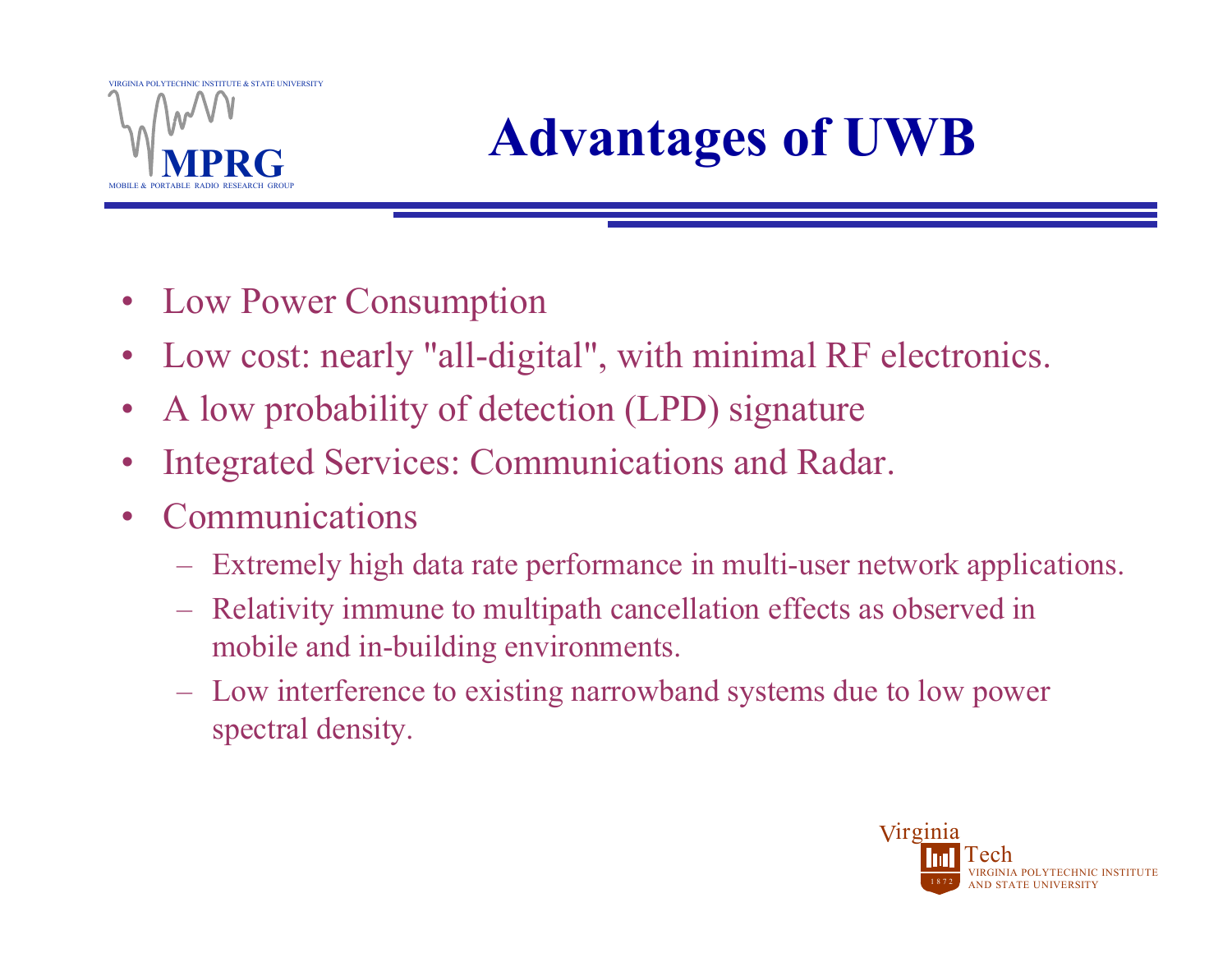

## **Why is Ultra-wideband Useful?**

- $\bullet$  Potential Applications
	- Wireless Communications Systems
		- Local and Personal Area Networks (LAN/PAN)
		- Roadside Info-station
		- Short range radios
		- Military Communications
	- Radar and Sensing
		- **Vehicular Radar**
		- Ground Penetrating Radar (GPR)
		- $\bullet$ Through Wall Imaging (Police, Fire, Rescue)
		- $\bullet$ Medical Imaging
		- Surveillance
	- – Location Finding
		- Precision location (inventory, GPS aid)

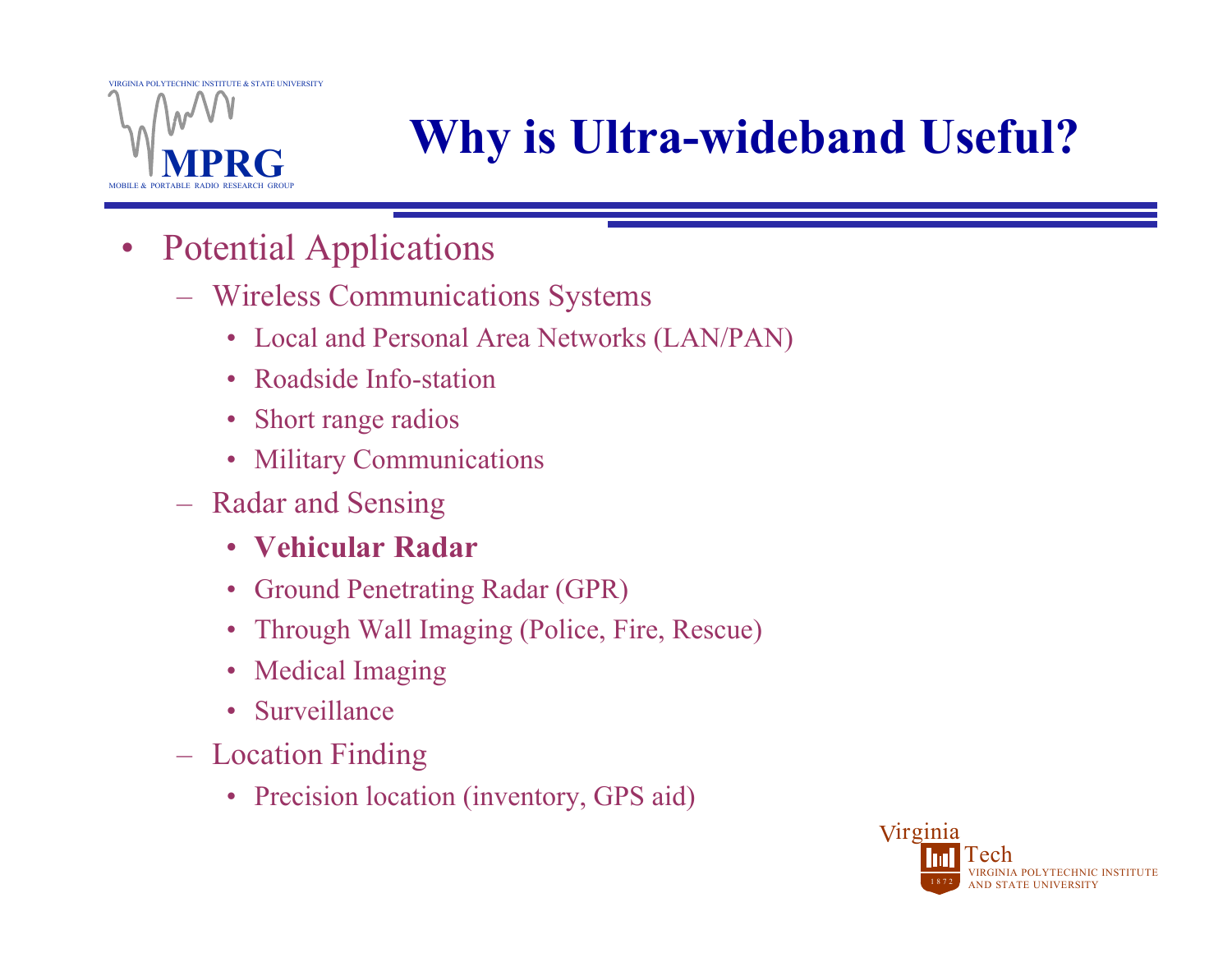

# **Advantages of UWB (con't)**

- • Radar
	- Improved range measurement accuracy.
	- –Improved object identification (greater resolution).
	- Reduced radar effects due to passive interference (rain, mist, aerosols, metalized strips).
	- Improved stability observing targets at low elevation angles.
	- – More uniform radar cross section (RCS), due to reduced interference from individual parts of the target.
	- $\mathcal{L}_{\mathcal{A}}$ Narrow antenna pattern achievable by changing radiated signal.
	- Decreased detectability by 'hostile' interceptor

reference: Immoreev, I.I., Fedotov, D.V. "Ultra Wideband Radar Systems: Advantages and Disadvantages". Proc. of the *IEEE Conference on Ultra Wideband Systems and Technology 2002.*

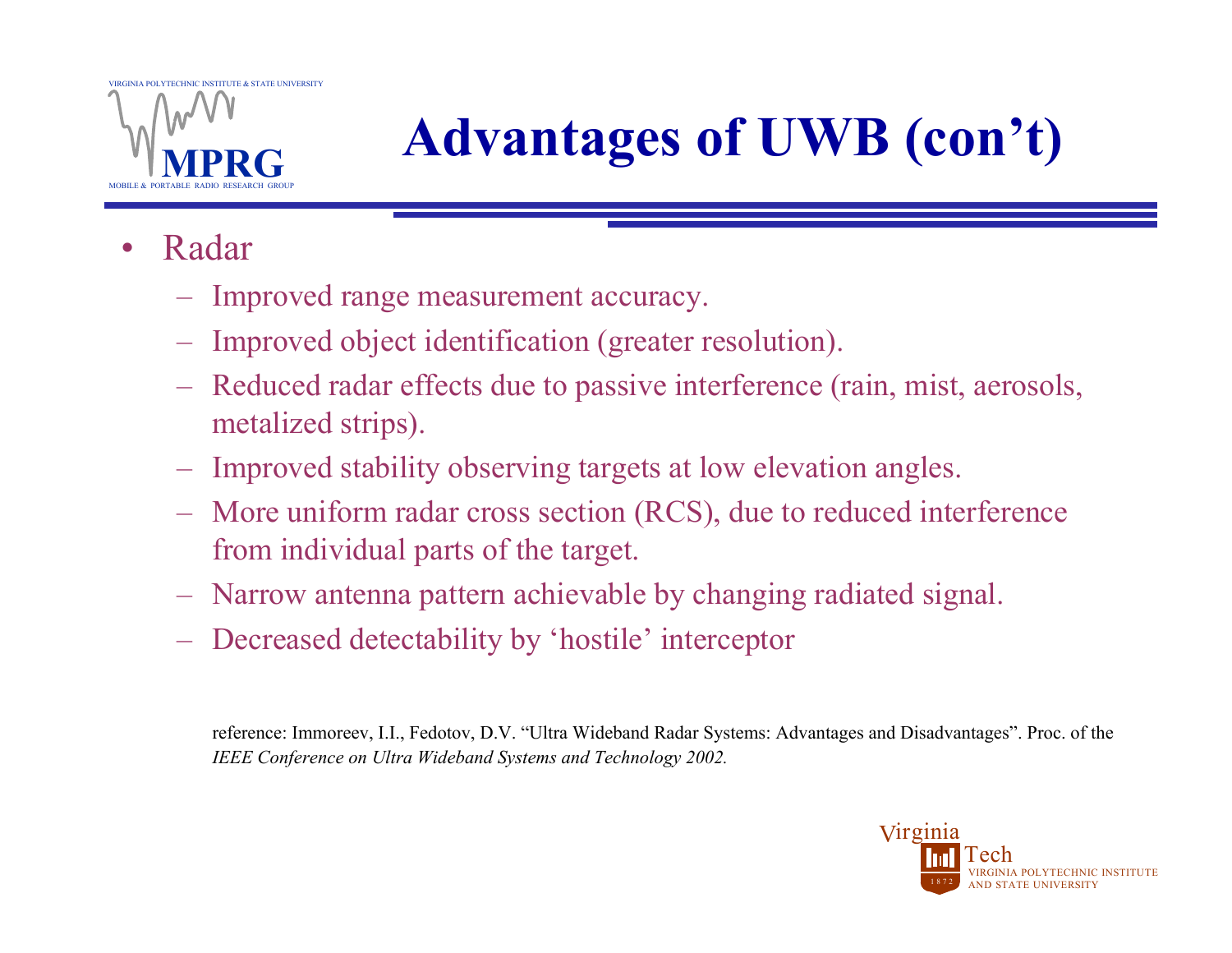

# **Networking**

- Personal Area Networking (PAN), connecting cell phones, laptops, PDAs, cameras, MP3 players.
	- –Much higher data rates than Bluetooth or 802.11.
- Can be integrated into automotive in-car services and entertainment.
	- Download driving directions from PDA/laptop for use by on-board navigation system using GPS.
	- –Download music and videos for passenger entertainment.

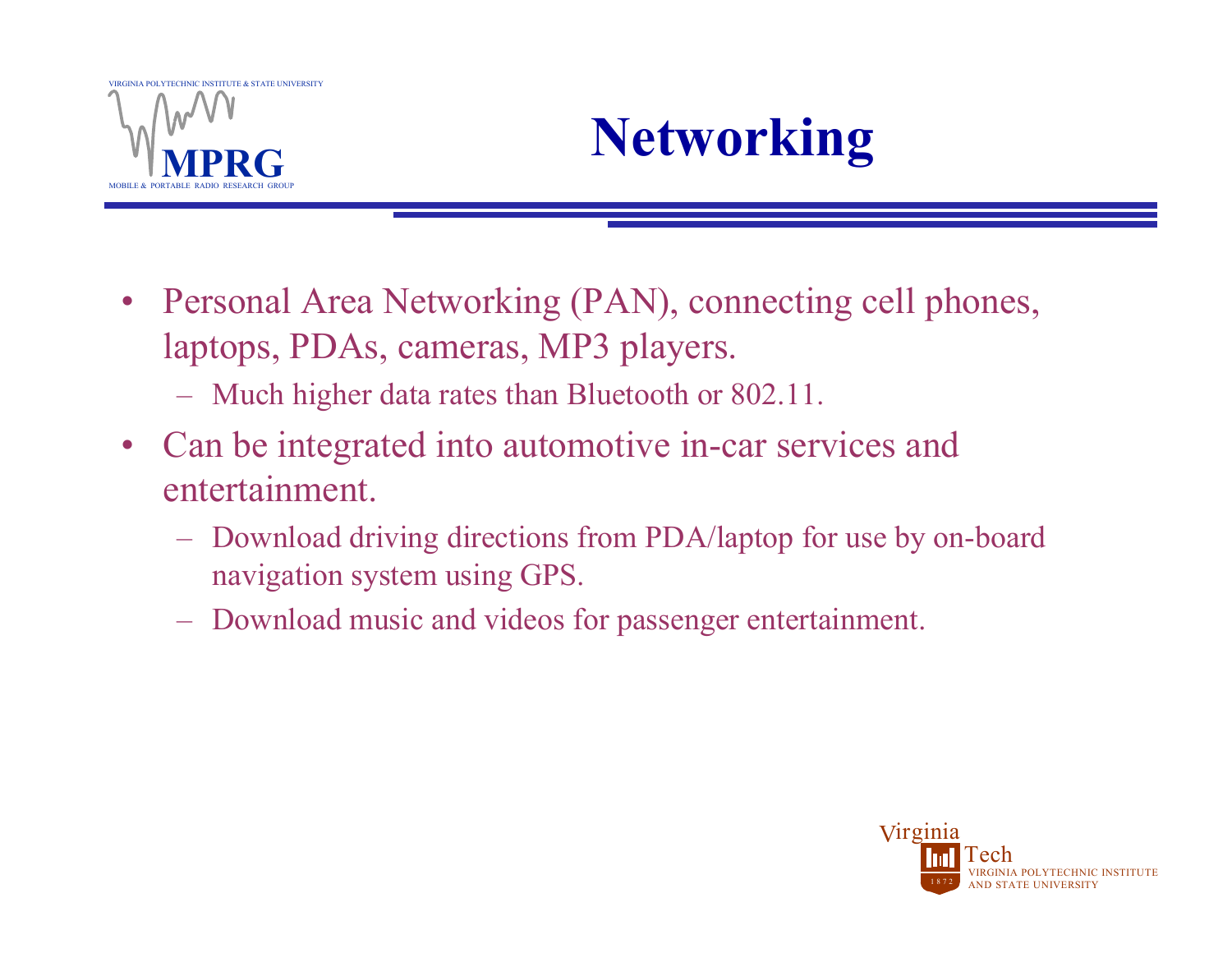

# **Information Services**

### **Info-station concept**

- $\bullet$  Road side 'markers' containing UWB transmitters.
	- Short burst of very high rate data (100s of Mbps for 1-3 sec at a time)
	- Messages could contain road conditions, construction, weather advisories.
	- –Allow for emergency assistance communication.



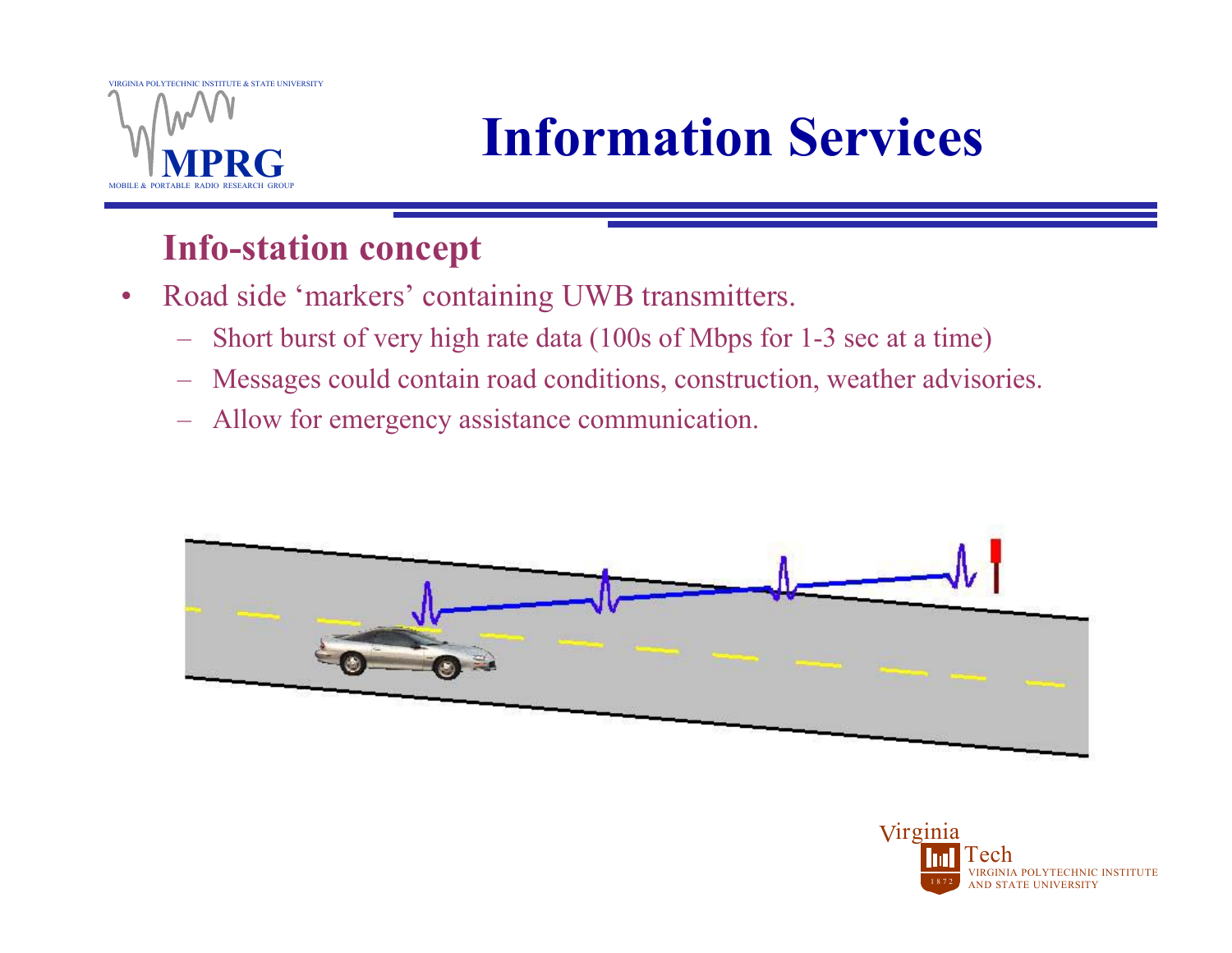

## **Information Services**

### **Info-station concept**

- $\bullet$  Service station
	- While, pumping gas, latest video/movie or other content could purchased for download and viewing later at home or by passengers in the vehicle.



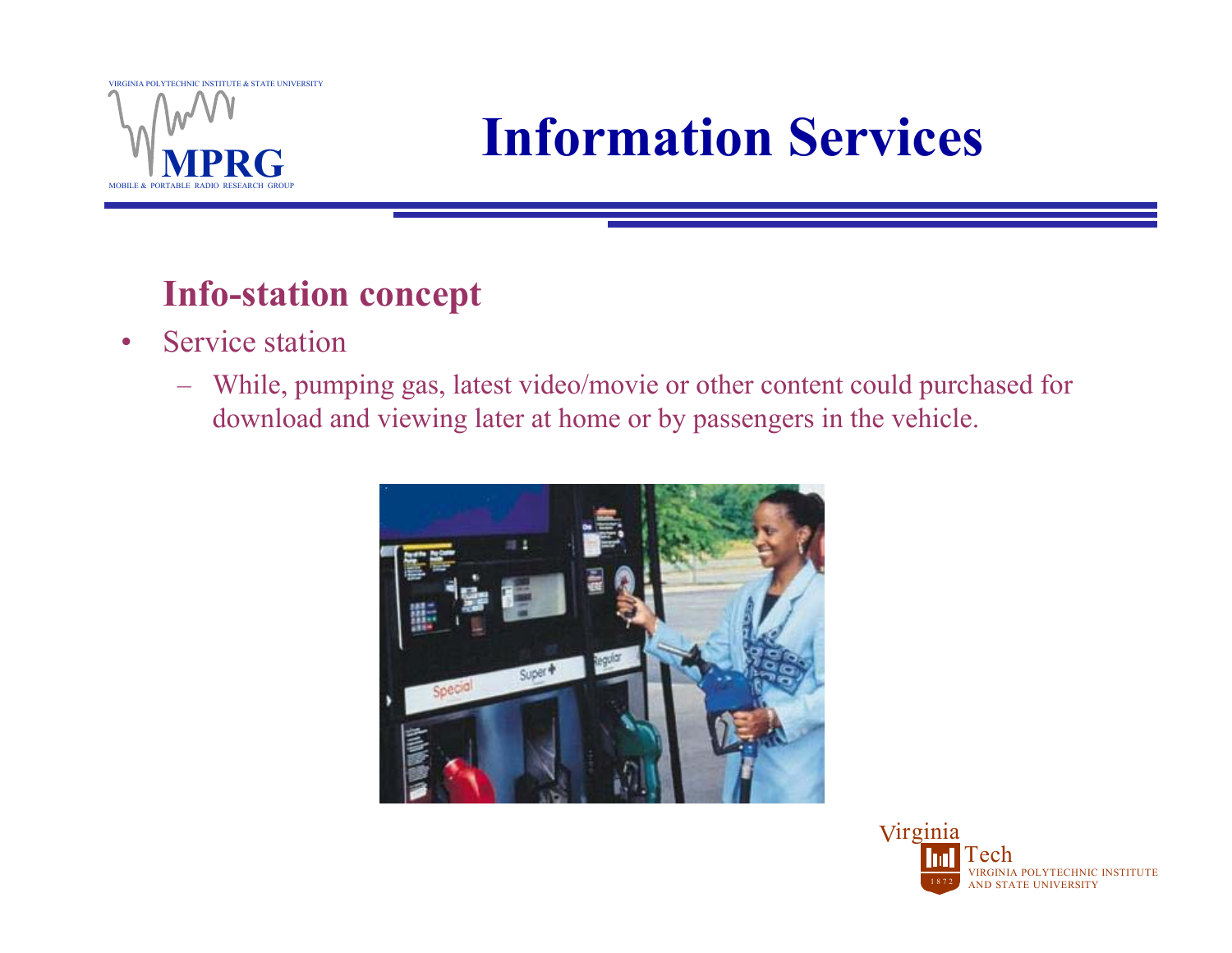# **Vehicular Radar**

### **Collision Avoidance/Detection**

- • Driver aid/alert to avoid collisions.
- $\bullet$  Aid for airbag/restraint deployment
- $\bullet$  Resolution to distinguish cars/people/animals/poles on or near road

#### **Dense Traffic**



#### **Street in a Residential Area**



Image from presentation by Prof. Dr. Knoll of SARA at *2nd Workshop on introduction of Ultra Wideband Services in Europe*

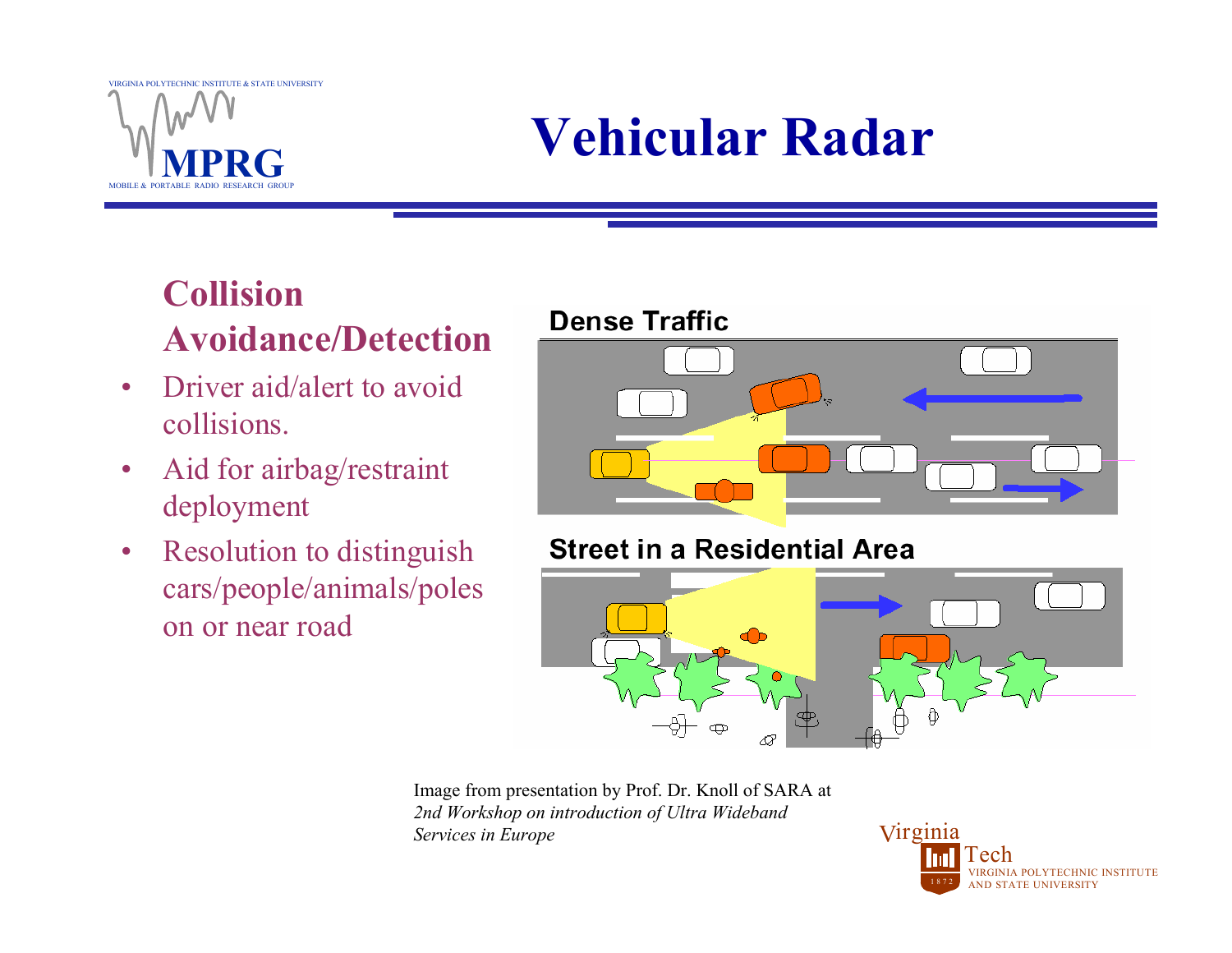# **Collision Avoidance Example**



Reference: Fontana, R. "Ultra Wideband Technology - The Wave of the Future?" *ITC/USA 2000*, Oct. 2000.

- $\bullet$ From Multispectral Solutions
- $\bullet$  C-band UWB backup sensor (not FCC vehicular radar band)
	- 600 MHz instantaneous BW
	- High-speed, dual tunnel detector
	- Range
		- 1 50 feet against human target
		- 1 200 feet against pickup truck
	- Clutter resistant
	- Extremely low false alarm rate

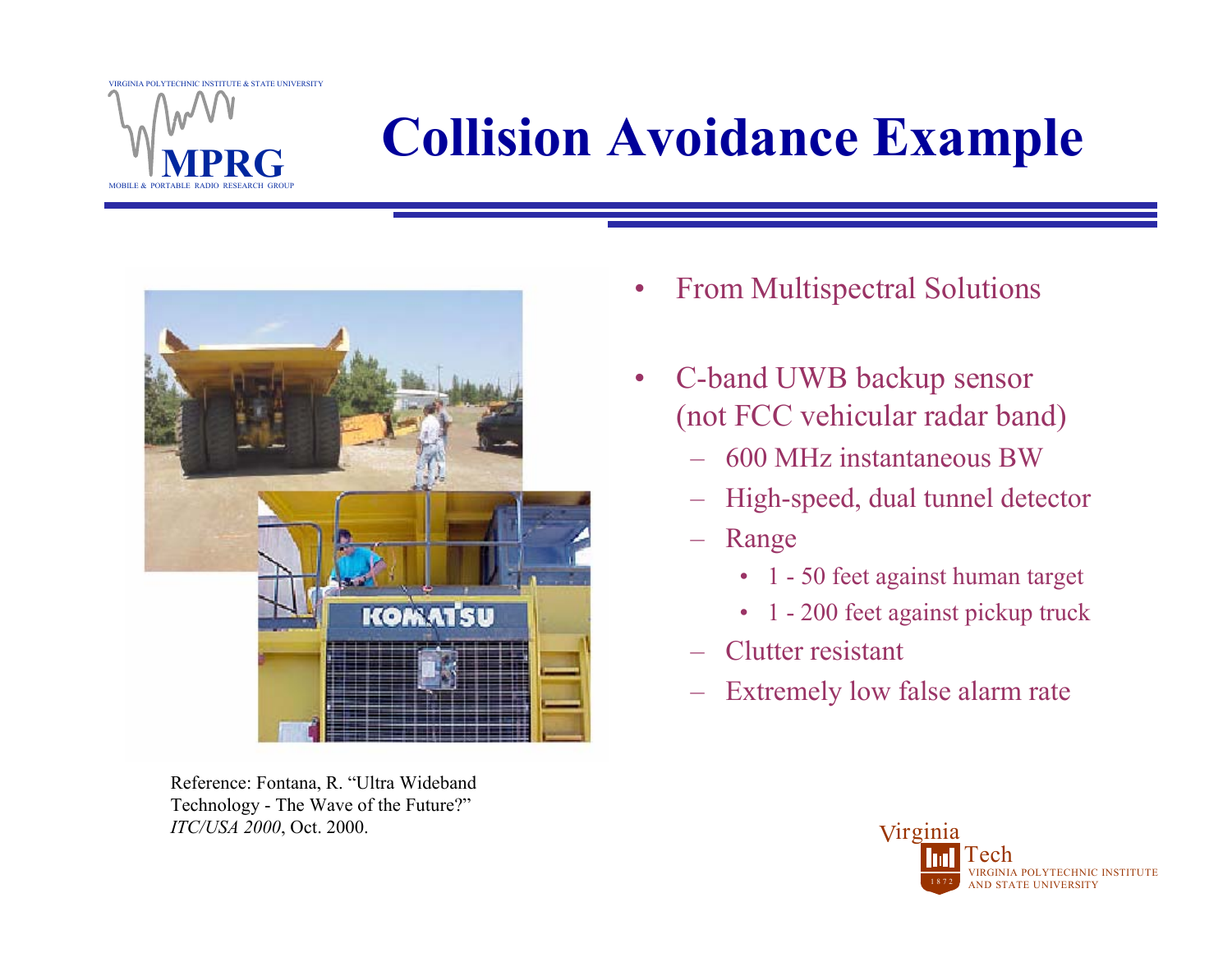

## **Vehicular Radar**

### **Road Conditions Sensing**

- • UWB radar has the resolution to sense road conditions (i.e. potholes, dips, bumps, gravel vs. pavement).
- $\bullet$  Information to dynamically adjust suspension, braking, and other drive systems.



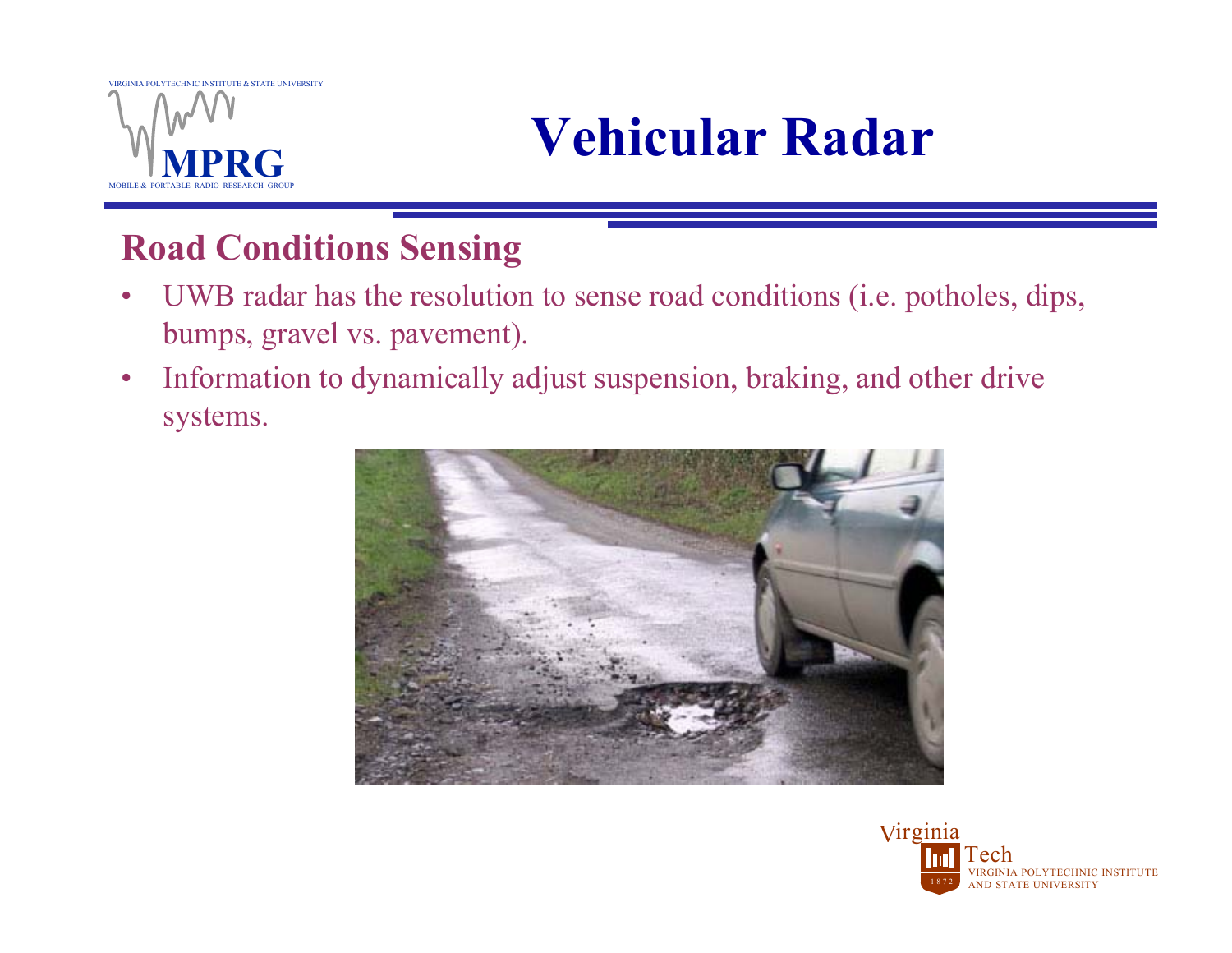# **Trinity Chip Set**

- $\bullet$  **Xtreme Spectrum Inc.** has released Trinity chip set.
- $\bullet$  Data rates of 25, 50, 75 and 100 Mbps.
- $\bullet$  MAC, baseband processor, RF transceiver, LNA, and antenna
- $\bullet$ Streaming video applications.
- • Wireless Fast Ethernet, USB2, and 1394.



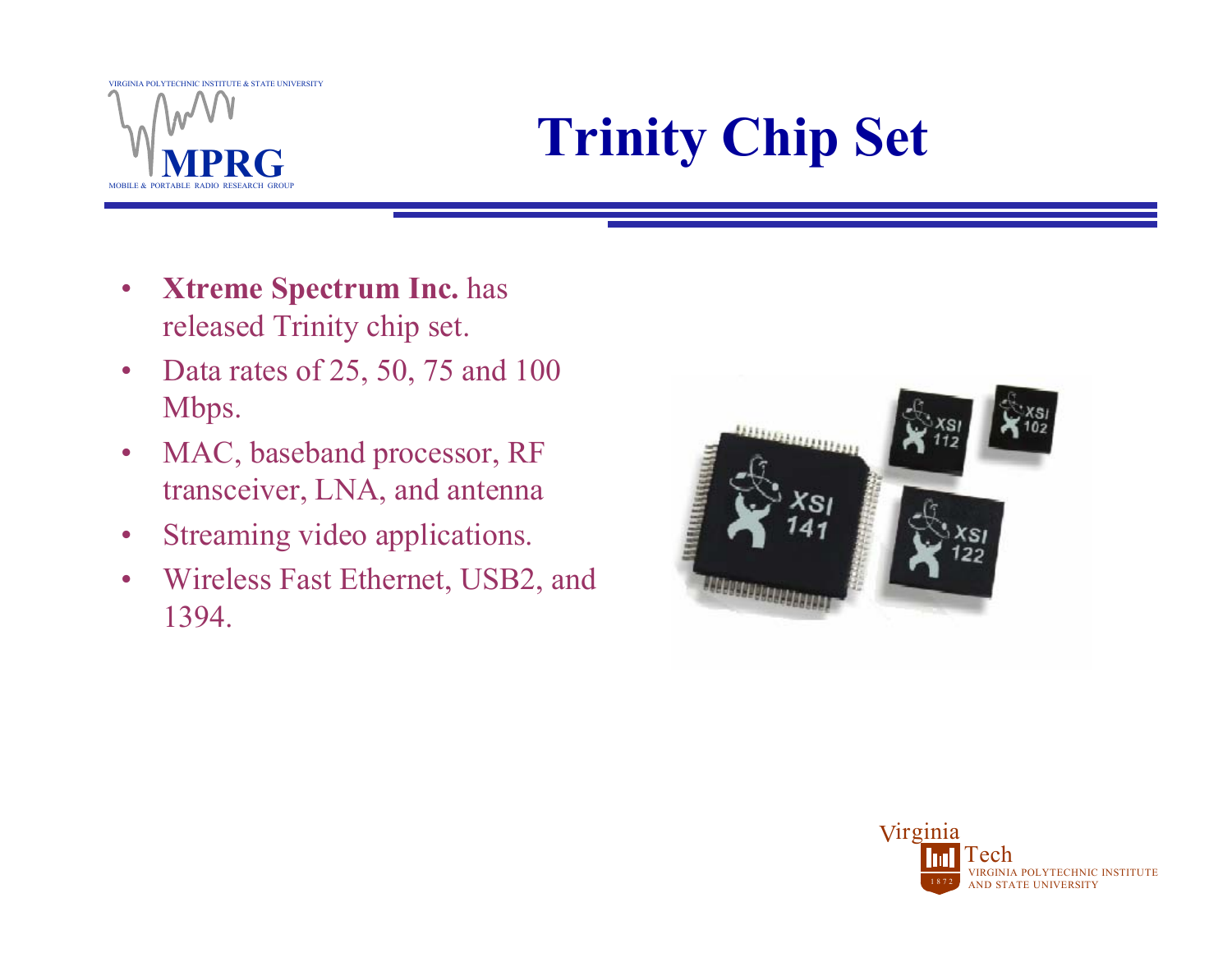# **PulsON ASICs**



Image from Kelley, D., Reinhardt, S., Stanley, R., Security systems. Einhorn, M. "PulsON Second Generation Timing Chip; Enabling UWB Through Precise Timing", Proc. of the *IEEE Conference on Ultra Wideband Systems and Technology 2002.*

- • **Time Domain Corporation** is marketing PulsON family of UWB silicon products.
- •Indoor wireless networking, 100's Mbps
- •Indoor personnel and asset tracking systems.
- • Precision measurement systems for surveying and measurement.
- •Radar, 20 cm accuracy
- •Through wall sensing.
- •Industrial sensing for robotic controls.
- •Automotive sensing for collision avoidance.
- •Security bubbles for home and industrial

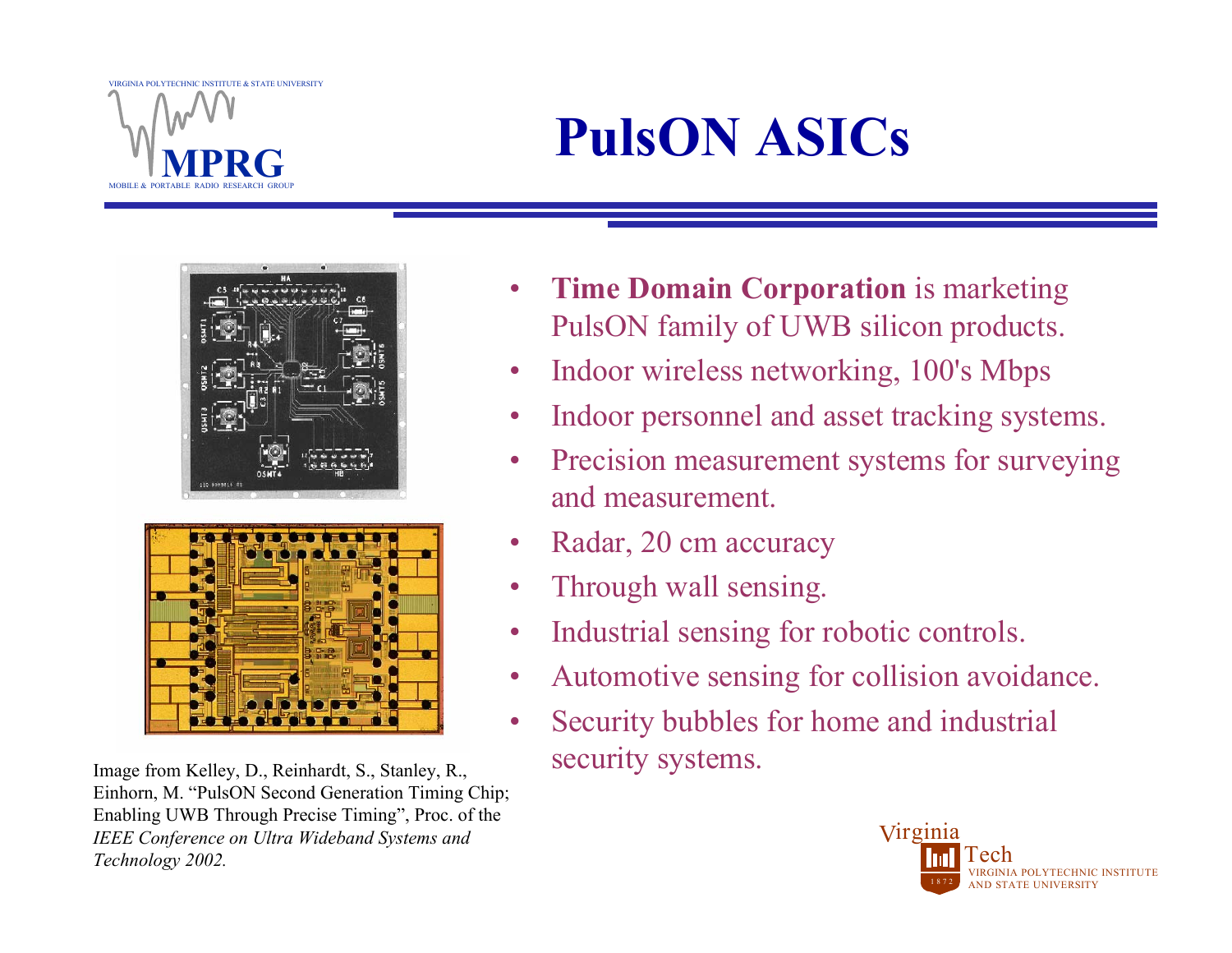

## **UWB Products, Communications**

#### **MultiSpectral Solutions Inc.**

- Communications, Mobile ad hoc Network (MANET)
- 128 kbps voice, 115.2 kbps data or 1.544 Mbps (T1)
- –Range: 1-2 km (node-to-node) with omni antennas



Reference: Fontana, R. "Ultra Wideband Technology - The Wave of the Future?" *ITC/USA 2000*, Oct. 2000.

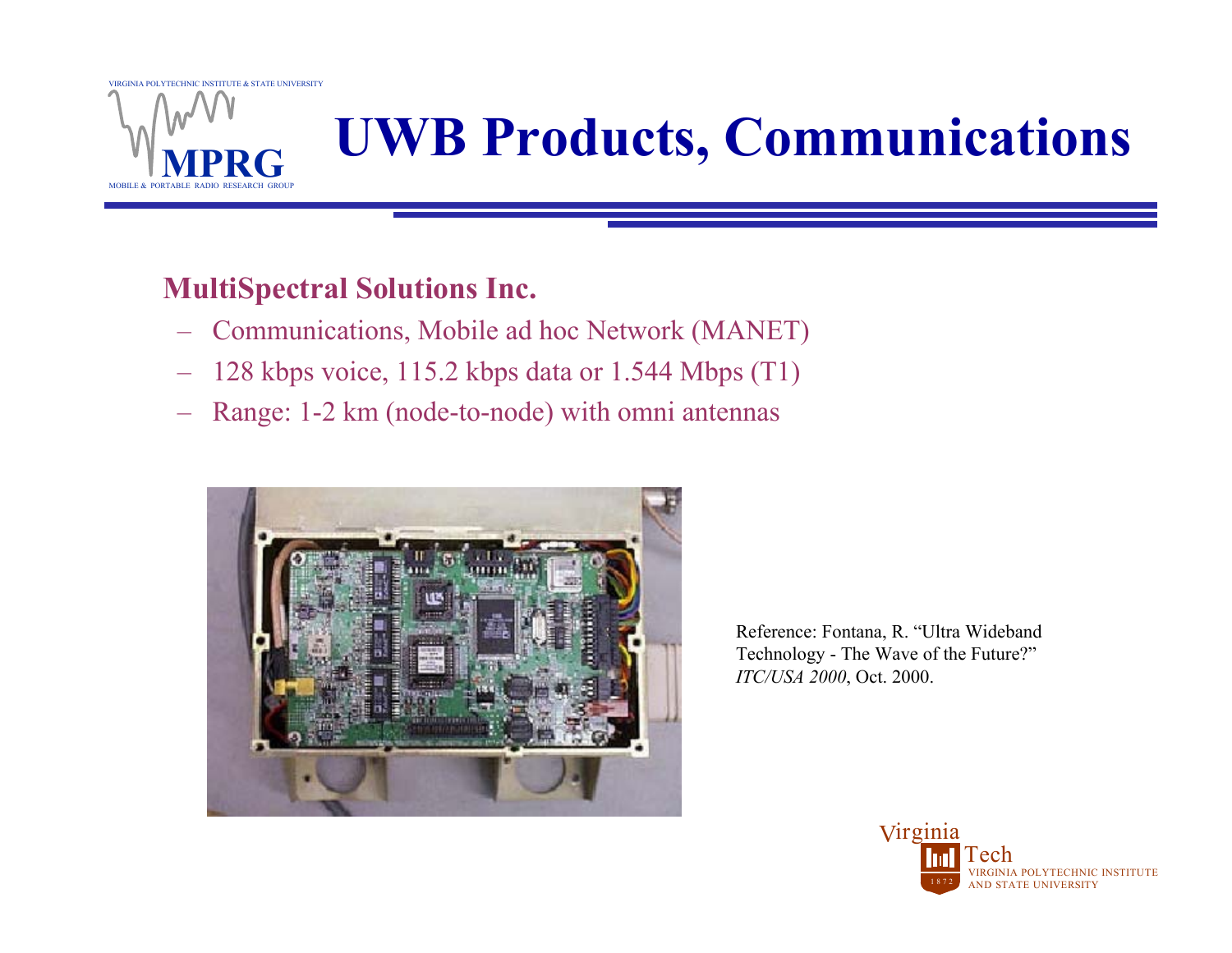# **UWB Products, Location**

### **MultiSpectral Solutions Inc.**

- $\bullet$  High resolution, geolocation system, 3-D positioning
	- Sub-foot resolution
	- Range
		- Up to 2 km outdoors
		- Up to 300 feet indoors
	- UWB Geopositioning Example

Reference: Fontana, R. "Ultra Wideband Technology - The Wave of the Future?" *ITC/USA 2000*, Oct. 2000.





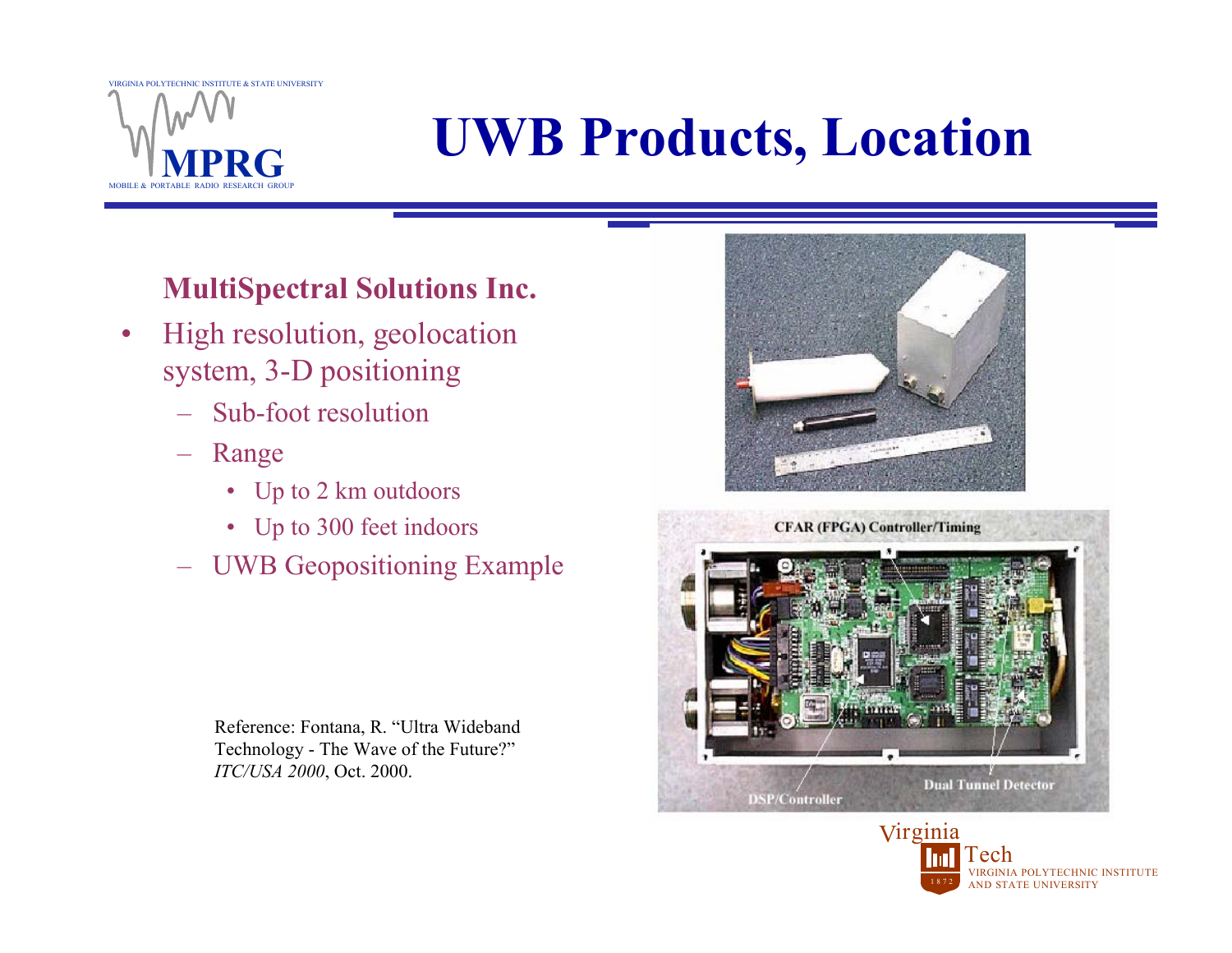

## **UWB Products, Location**

### **Aether Wire & Locations (AWL)**

- Development of pager-sized units that are capable of localization to *submeter* accuracy over 100-meter distances in networks of up to a few hundred localizers.
- •A prototype localizer consists of two chips



with Dime



Actual size TX (Driver2) RX (Aether5)

Reference: http://www.aetherwire.com/



VIA POLYTECHNIC INSTITUTE D STATE UNIVERSITY TechVirginia 1 8 7 2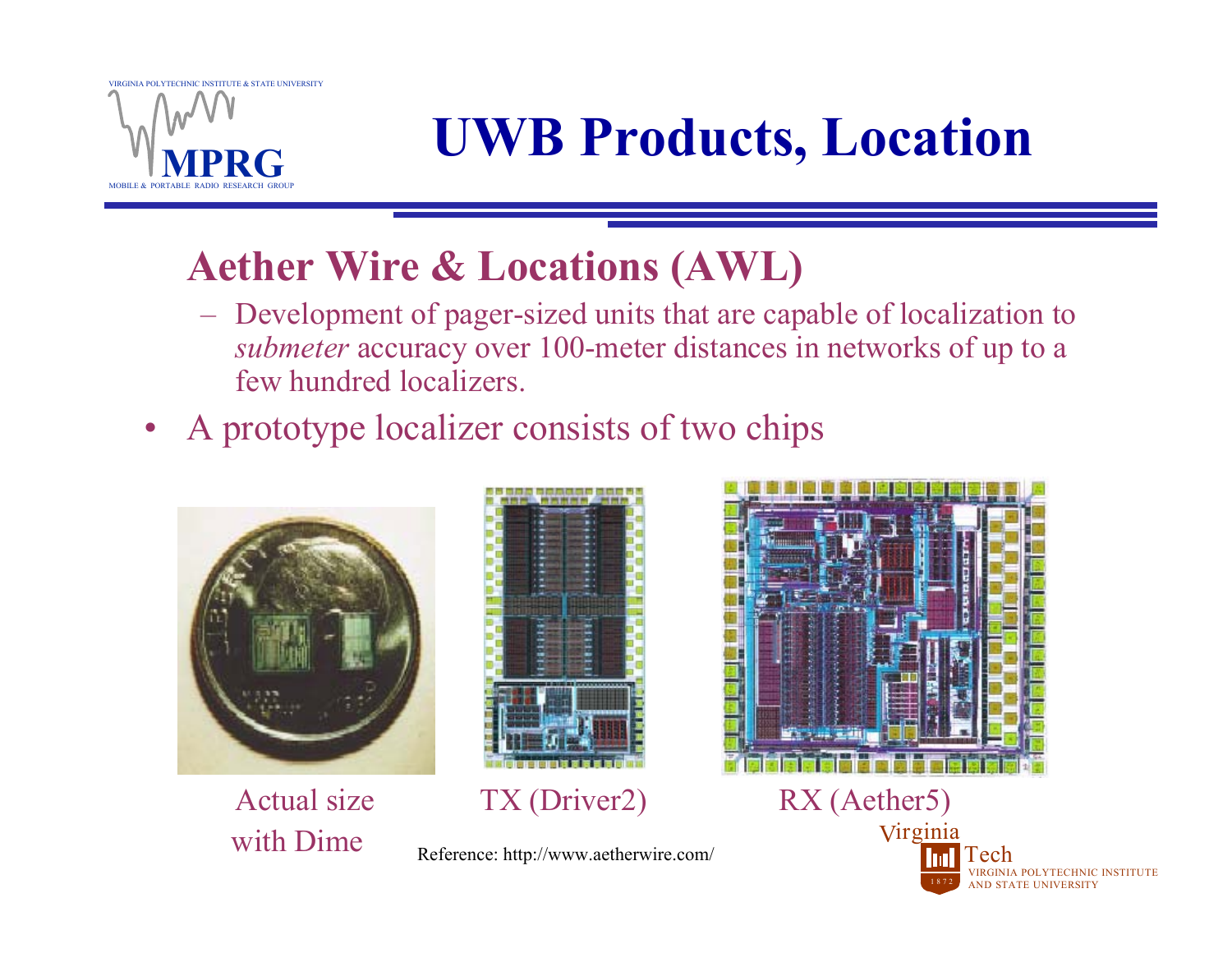

## **UWB Products**

### **Pulse~Link**

- • Mobile wireless and geographic positioning.
	- Hardware / software platform solution implemented in a custom microchip.
	- Not available until 2003.
- • Demonstrated UWB over existing cable television networks.
	- Claims to double capacity.
	- Not available until Q4 2002.

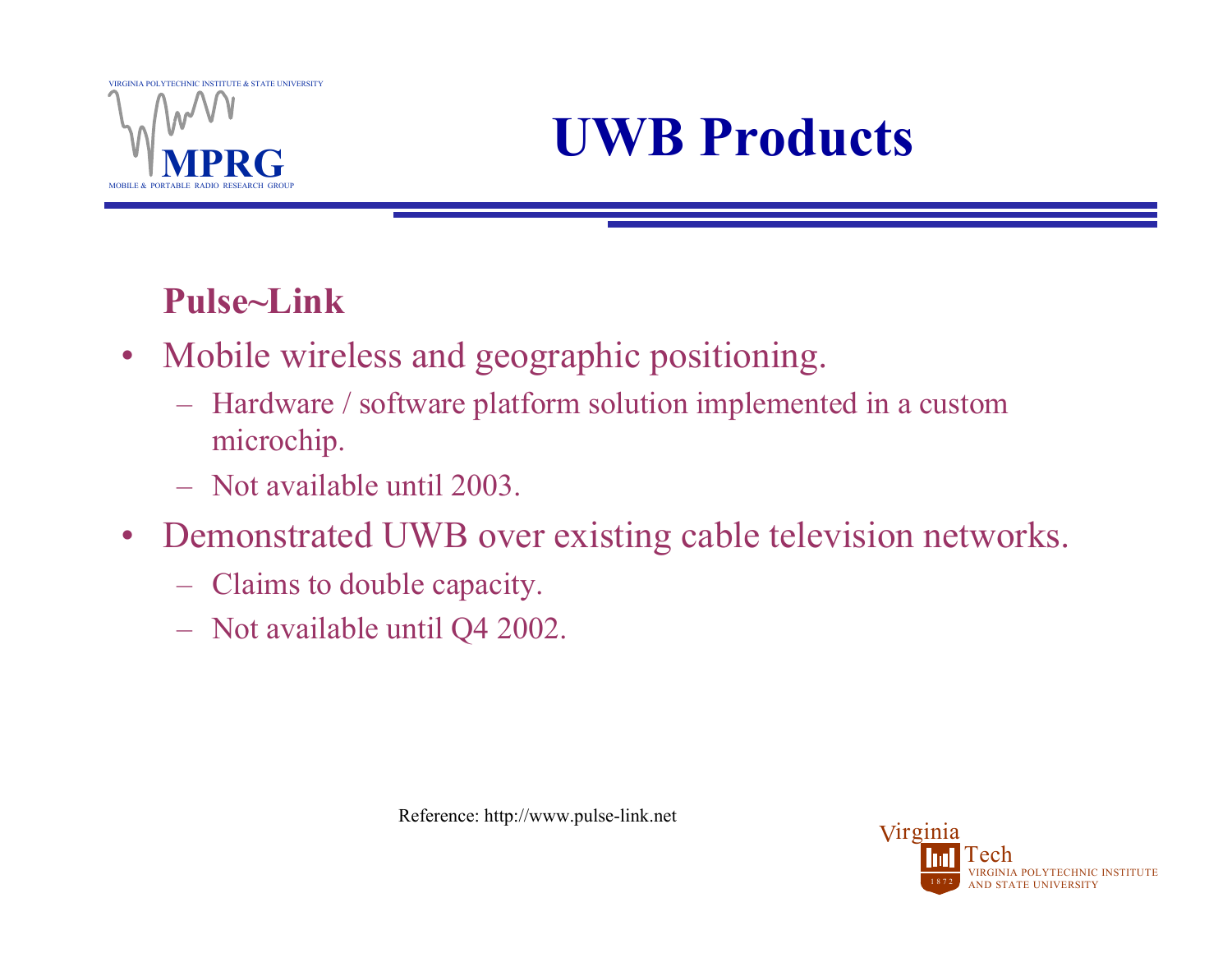

## **Baseband UWB**



Gaussian Monocycle



Pulse Spectrum Envelop Line at Pulse Repition Rate

- •UWB pulse transmitted directly
- $\bullet$ Has no "carrier or center frequency"
- •Requires wideband antennas
- •Spectrum control difficult (occupies frequencies from near DC to a few GHz)
- $\bullet$  Potential problem with GPS and licensed bands (and therefore does **NOT** meet FCC spectral masks)

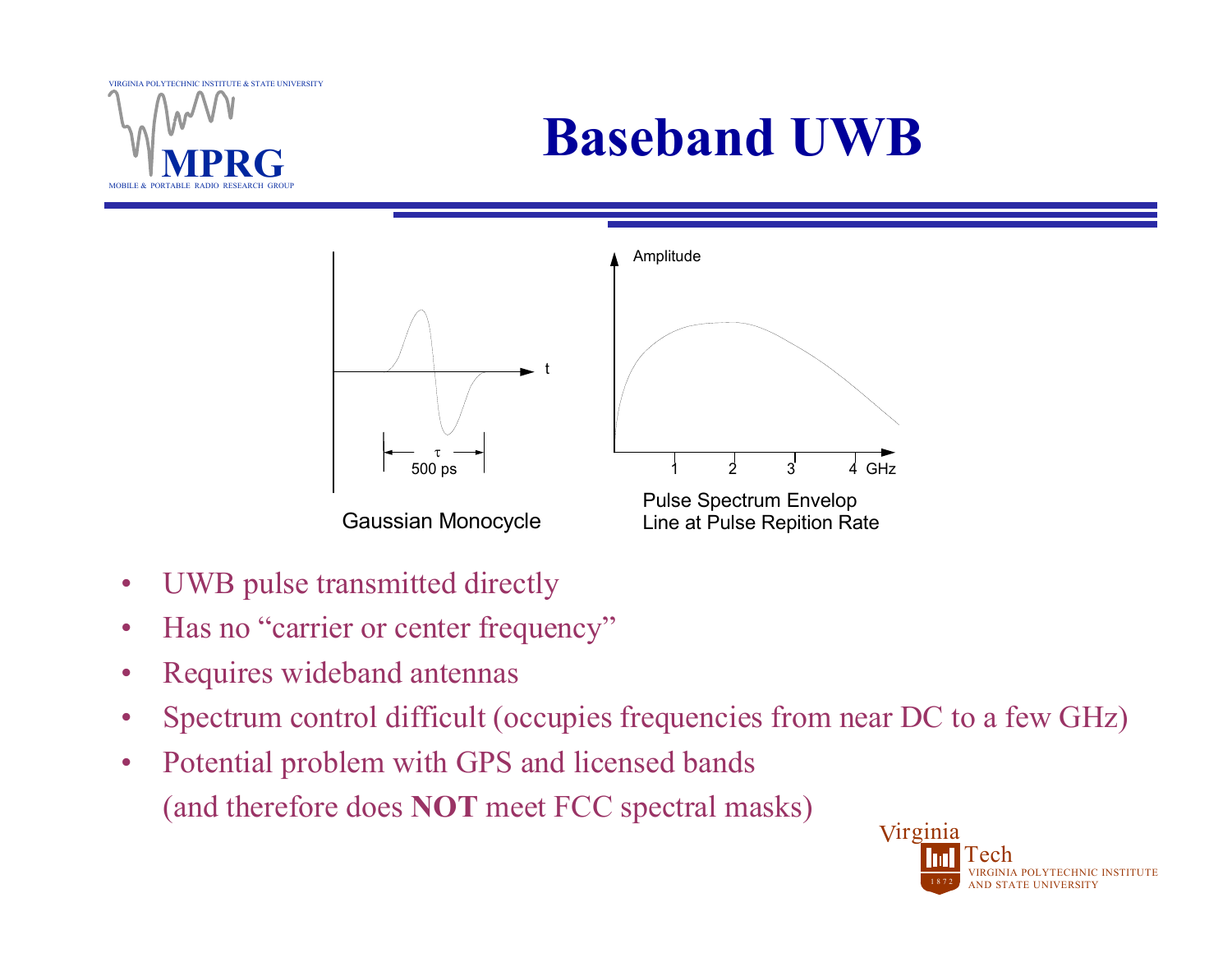

# **Bandpass UWB**

- •Pulses are run through a bandpass filter
- • Center frequency controlled by filter center frequency.
	- Can also be modulated onto carrier for higher frequency bands
- $\bullet$  Pulse shape and spectrum controlled by filter impulse response and to a lesser degree by input pulse shape

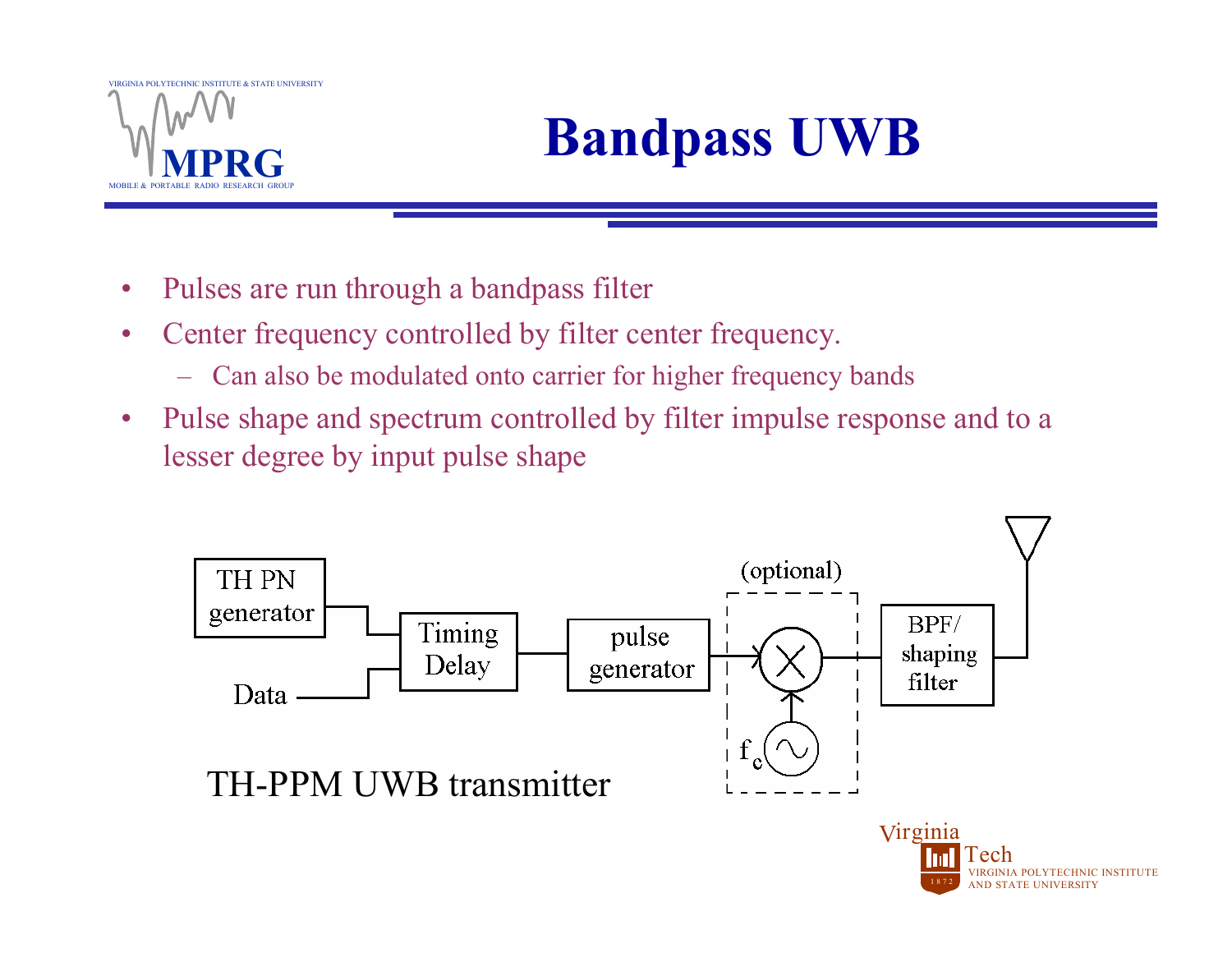

# **UWB System Example**

### **Impulse Radio using Time Hopping**

- $\bullet$  Impulse Radio
	- $-$  Very low duty cycle  $(T_f / T_p > 100)$
	- 'Pulse train'
	- One pulse transmitted per frame  $(T_f)$

#### uniform pulse train (no modulation, no dithering)



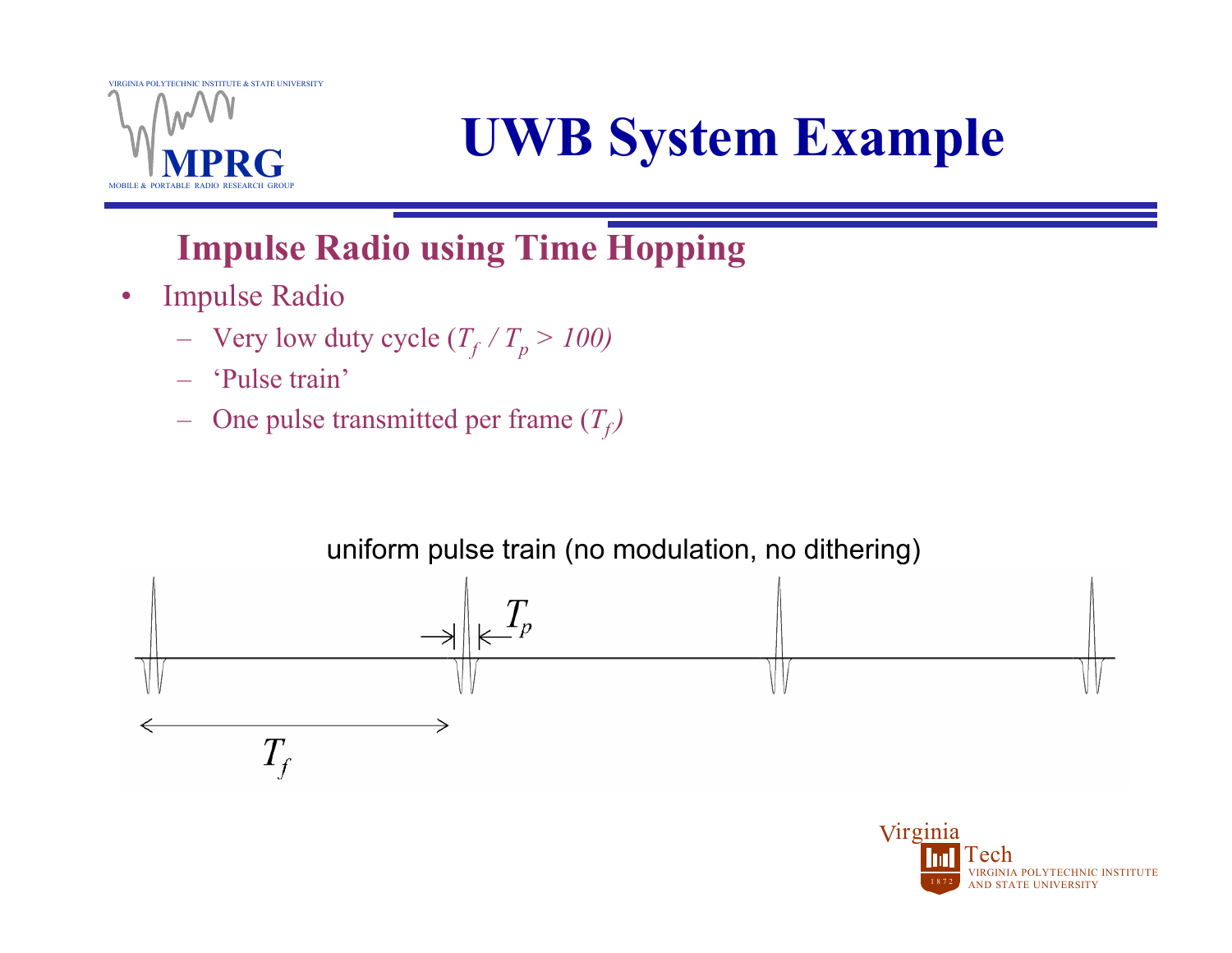



•Received signal model for the k<sup>th</sup> user:

$$
s^{(k)}(t) = \sum_{j} A^{(k)}_{[j/N_s]} p(t - jT_f - c^{(k)}_j T_c - \delta d^{(k)}_{[j/N_s]})
$$

Time hopping, modulation, and pulse shape affect parameters.

Reference: Scholtz, R.A. "Multiple Access with Time-Hopping Impulse Modulation". *In Proc. of IEEE MILCOM '93, Communications on the Move*, vol, 2, 1993, pp. 447-450 vol.2

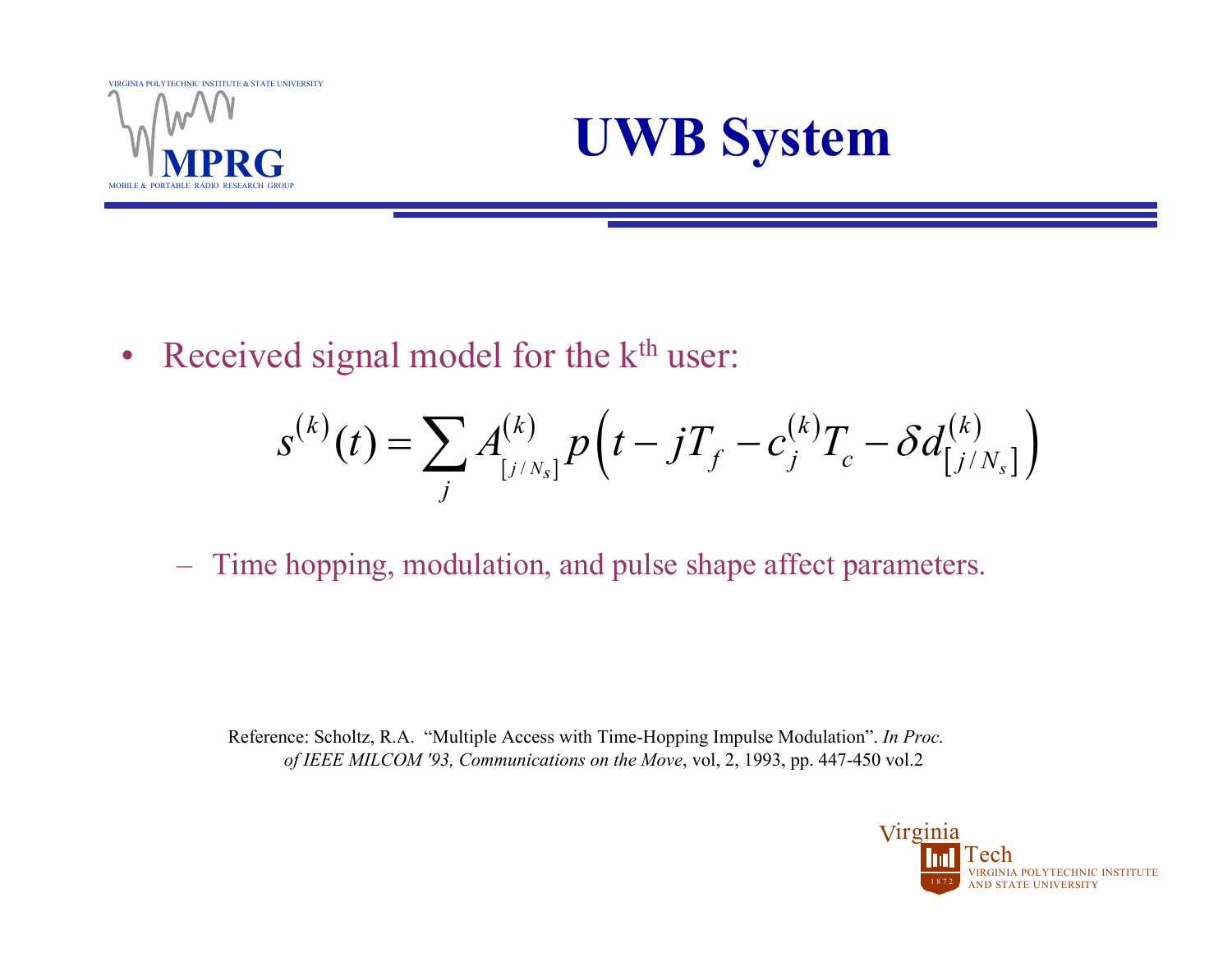

## **Pulse Train**

- • UWB systems typically use many pulse repetitions (100s) to represent each data symbol.
- $\bullet$  A uniform pulse train has spectral lines present (not a smooth spectrum).
- $\bullet$  For multiple access this could also lead to catastrophic collisions.
- • Time-hopping is one possible solution….

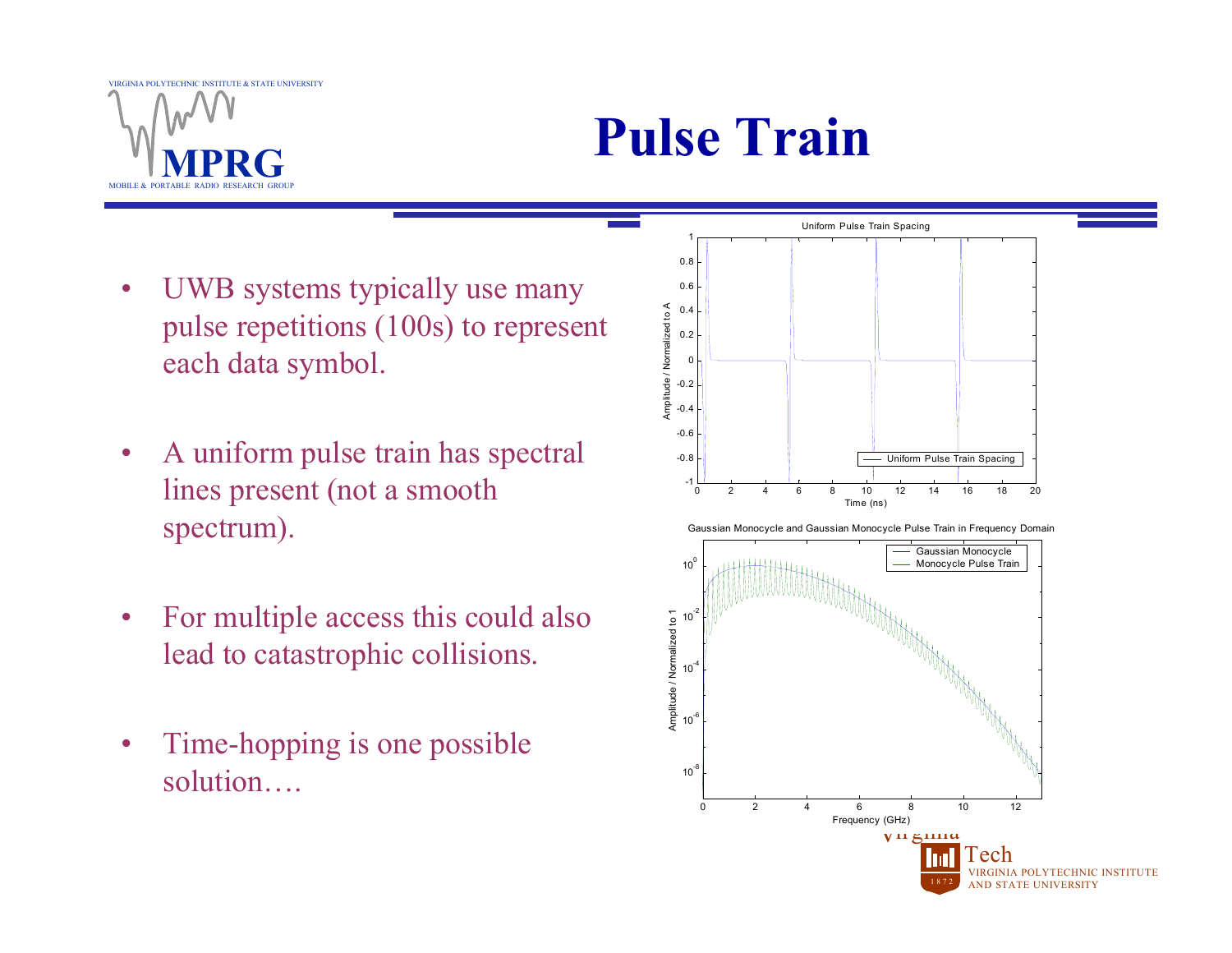

# **Time Hopping**

- $\bullet$  Within each frame time, the pulse is pseudo-randomly positioned in time.
	- Smoothes the spectrum
	- Allows for multiple access
- $c_j^{(k)}$  is a PN sequence,  $T_c$  is time diff. between hops

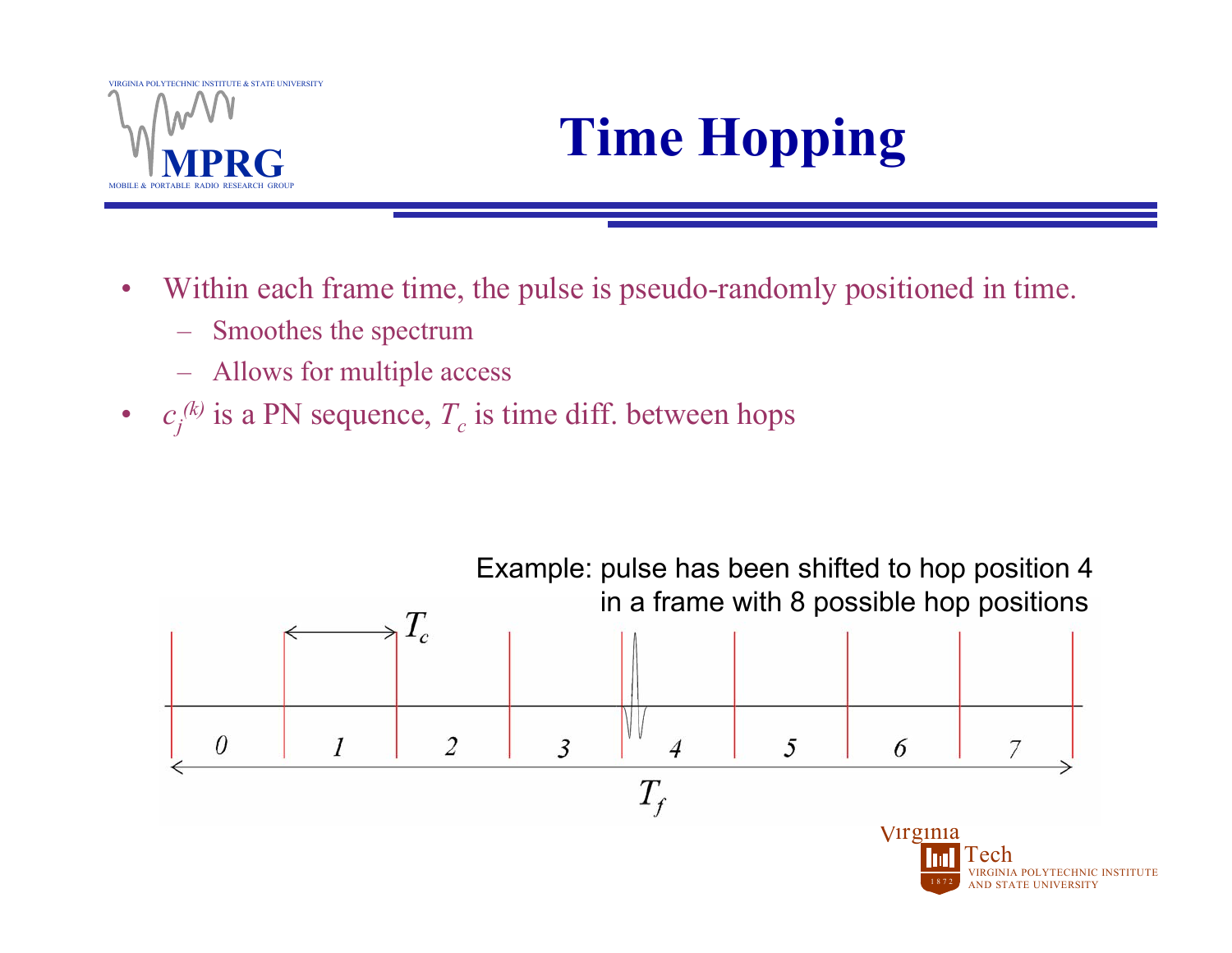

Gaussian Monocycle and Gaussian Monocycle Pulse Train in Frequency Domain



VIRGINIA POLYTECHNIC INSTITUTE AND STATE UNIVERSITYtechnica<br>Technica 1 8 7 2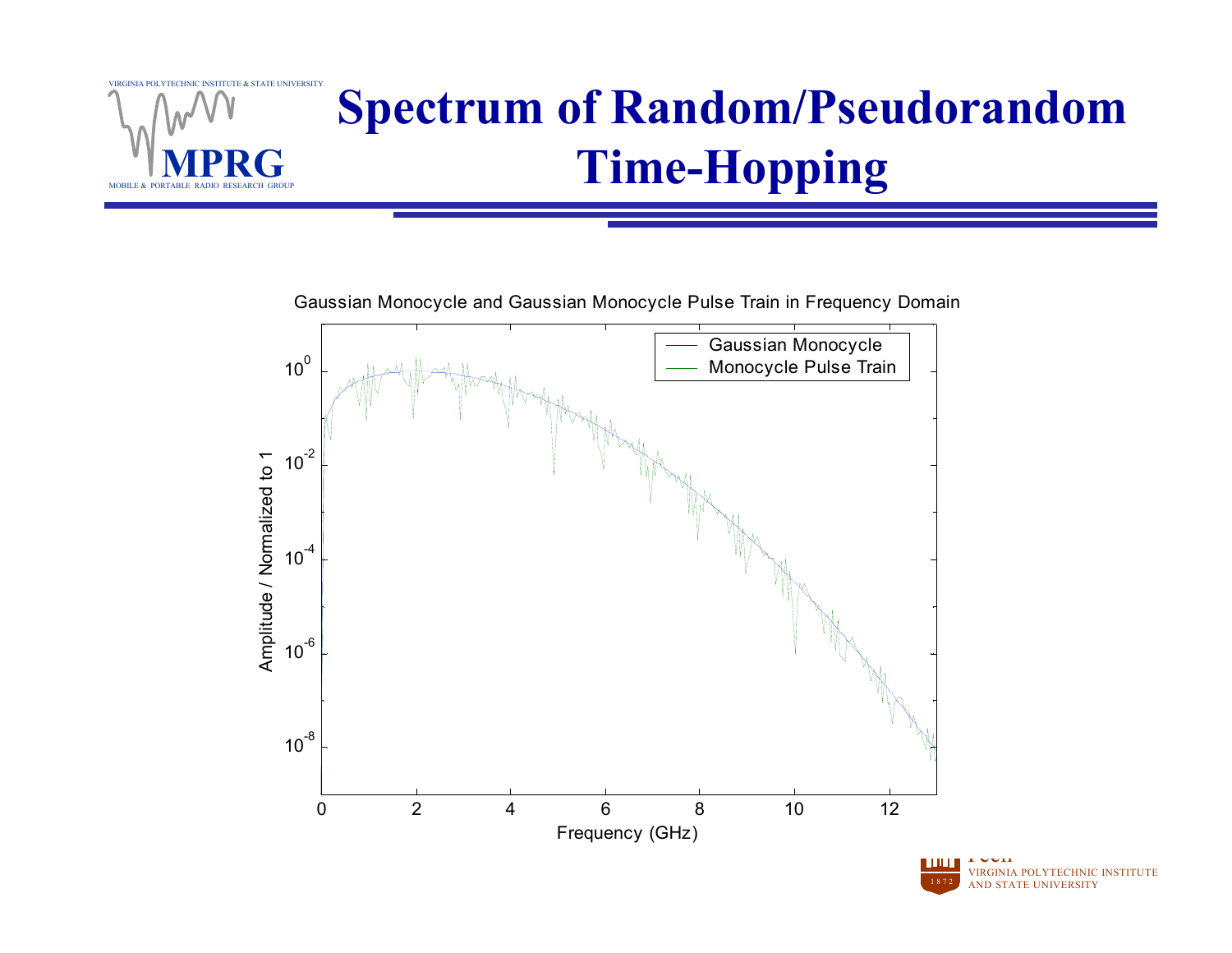

# **Direct Sequence, DS-UWB**

- •Similar to conventional CDMA carrier based radios.
- $\bullet$  PN sequence is multiplied by an impulse sequence at a duty cycles approaching a sinusoidal carrier.
- $\bullet$ Channelization and modulation are provided as in CDMA.
- • The chipping rate is some fraction, 1/N, of the center frequency.
	- –Change the chipping rate, trade total power for spectral shape

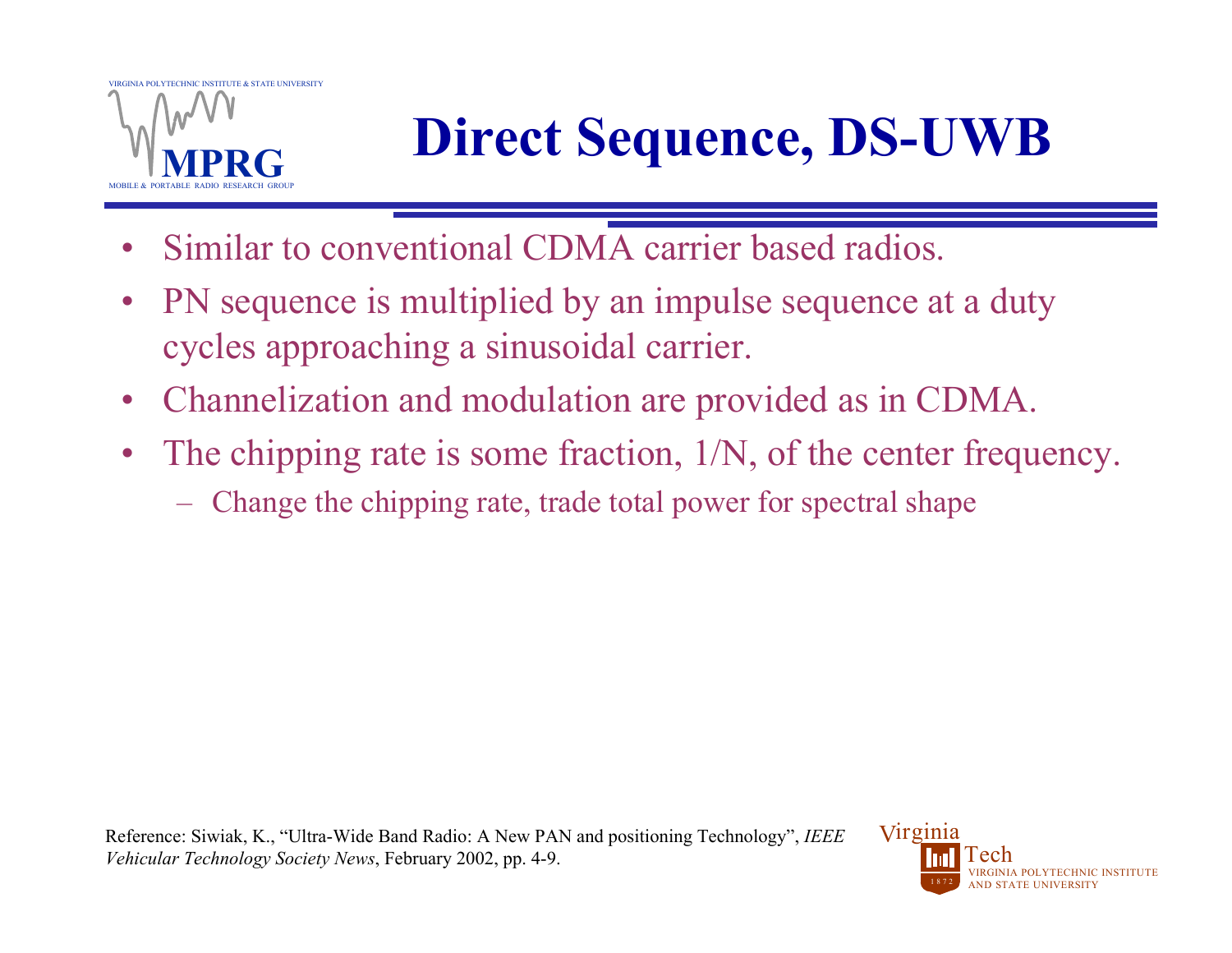

# **UWB Communications**

### **Modulation**

- Pulse position modulation (PPM)
	- $\mathcal{L}_{\mathcal{A}}$ Binary/M-ary
- Bipolar Signaling (BPSK)
- $\bullet$ Pulse Amplitude Modulation (PAM)
- $\bullet$ On/Off Keying (OOK)
- $\bullet$  Orthogonal pulse shapes
	- Hermite Polynomials
- $\bullet$ Combinations of the above

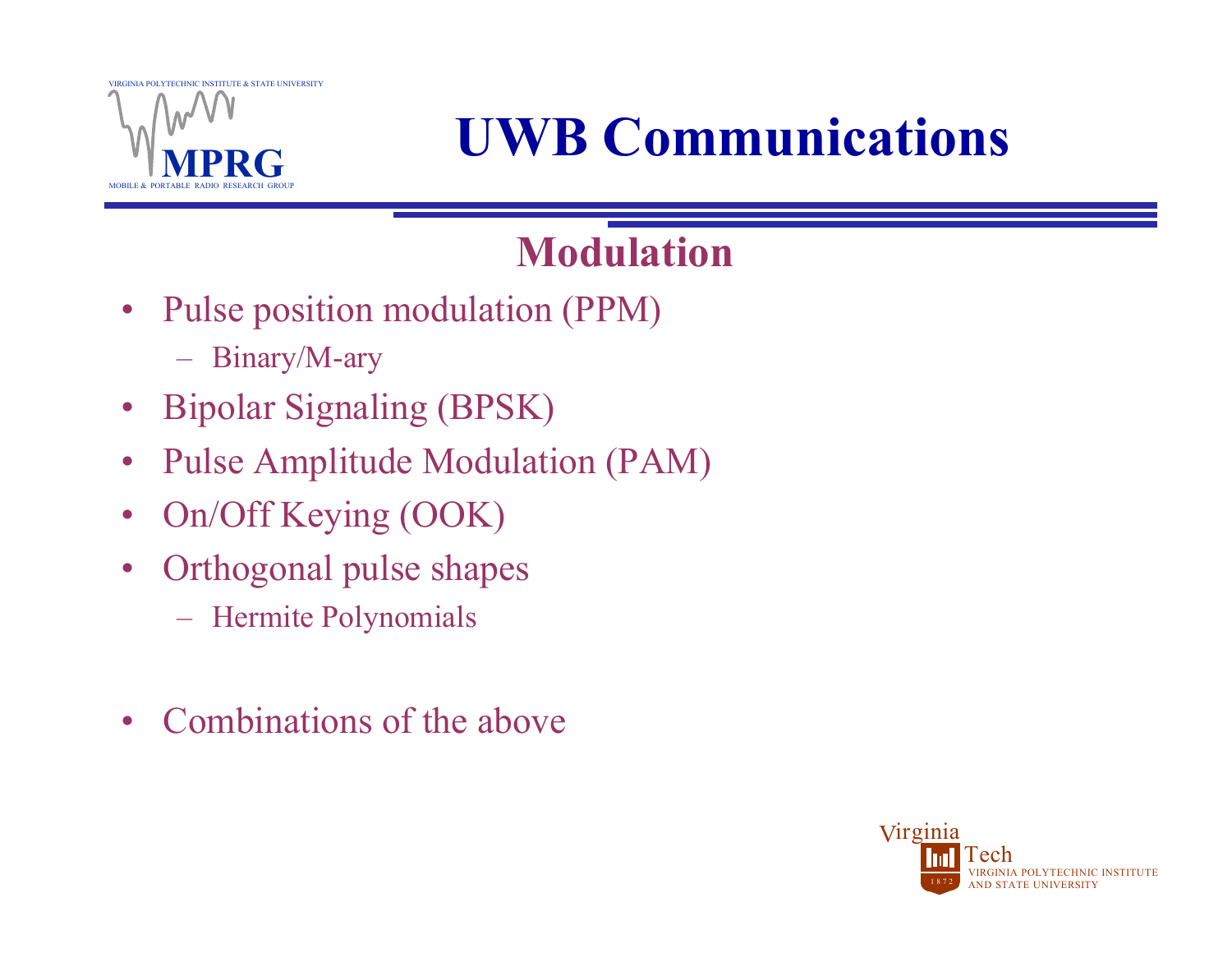

# **Modulation Examples**

- $\bullet$  Pulse Position Modulation (PPM)
	- The data is carried in the 'fine' time shift of the pulse.
	- – M-ary PPM possible (higher M can mean fewer time hop positions for a given frame time)
	- Orthogonal (or better depending on pulse shape)

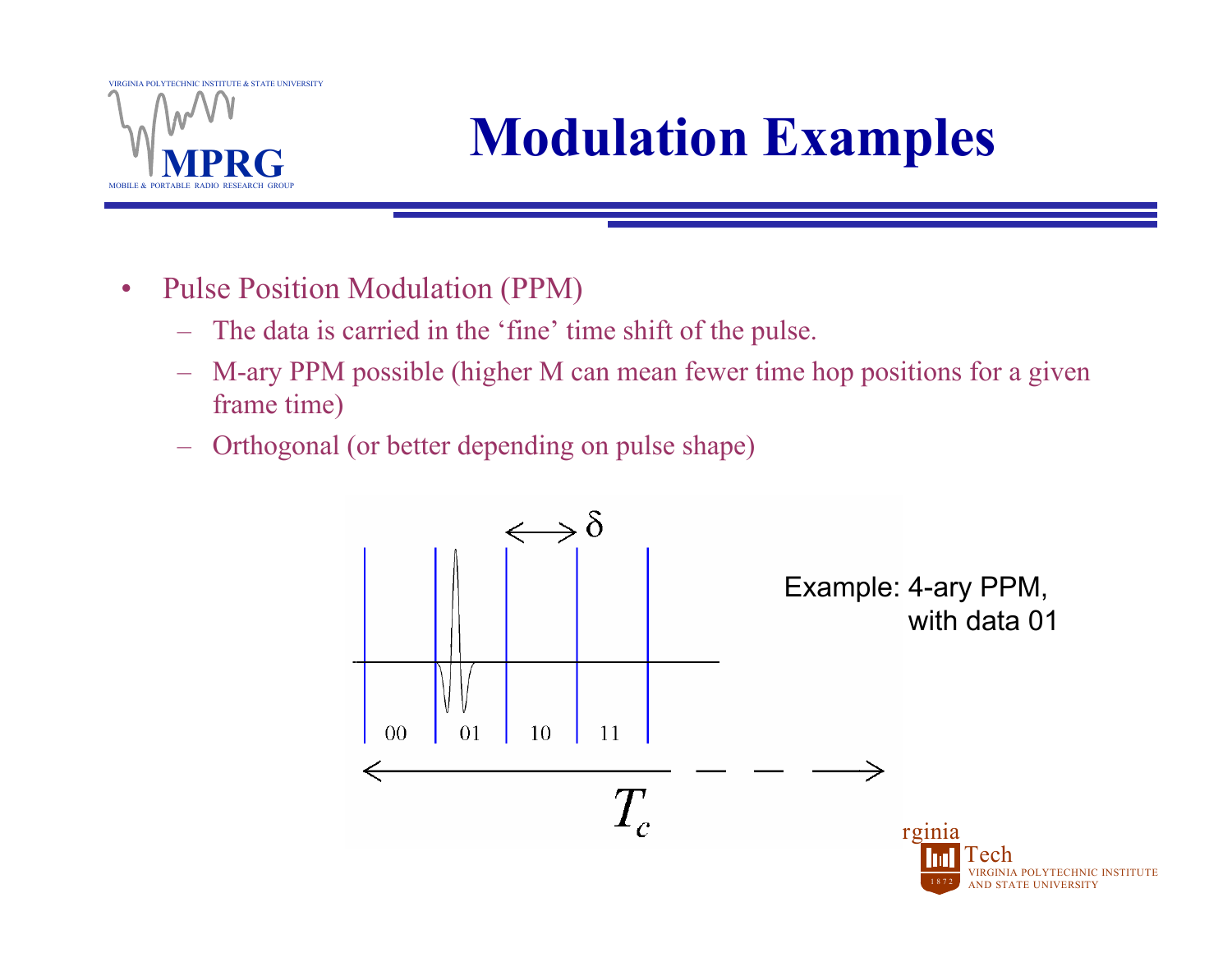

# **Modulation Examples**

Example: bipolar

with data 1

- $\bullet$  Bipolar signaling
	- The data is carried in the polarity of the pulse.
	- Antipodal (very energy efficient)

- • Biorthogonal signaling
	- Combination of PPM and bipolar signaling
	- – M-ary biothogonal has M/2 possible PPM shift



 $T_c^{\rm }$ Example: 4-ary

 $\theta$ 

biorthogonal, with data 10

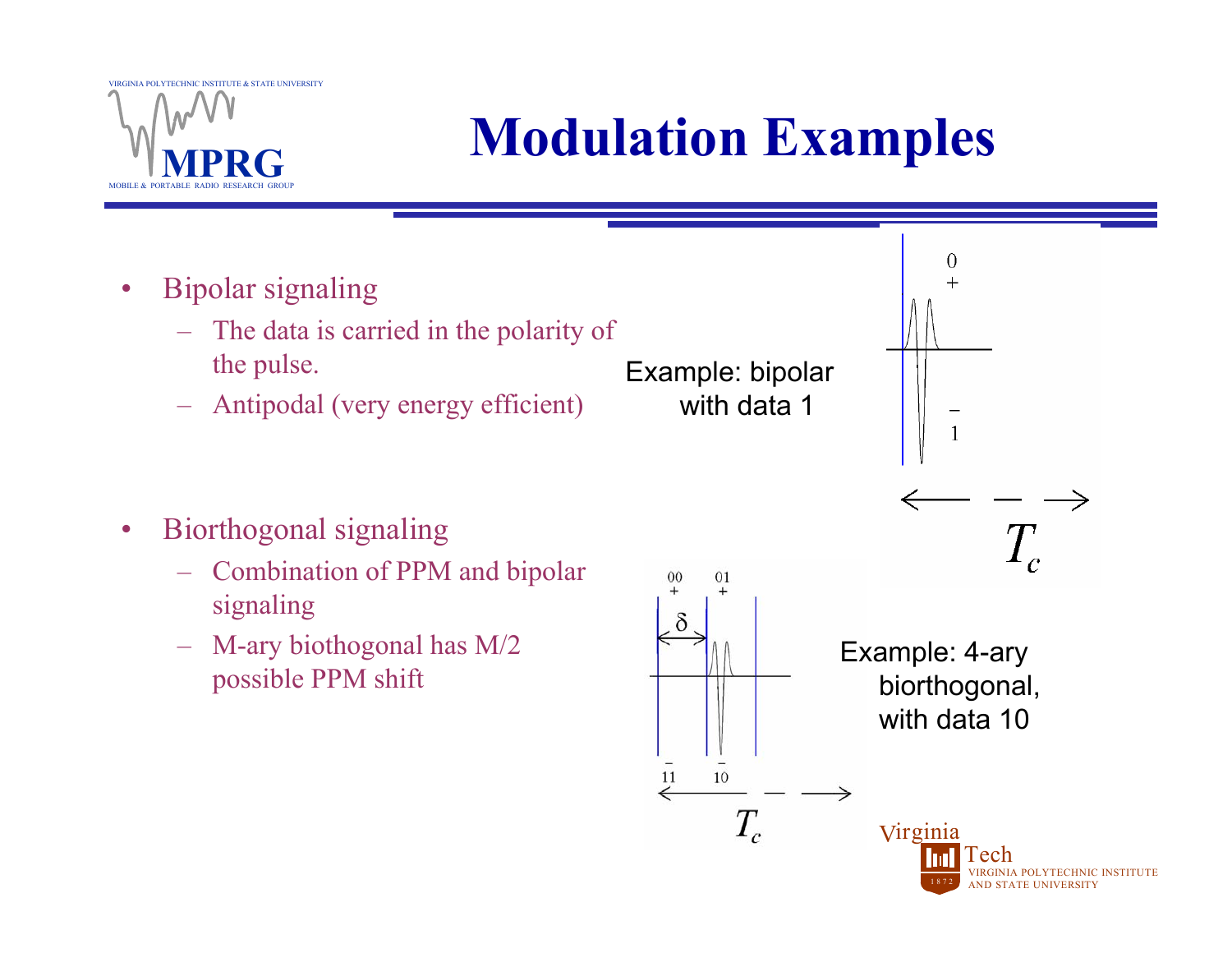

# **Modulation Examples**

- • PAM
	- Very poor energy efficiency.

Example: 4-ary PAM with data seq: 01, 11, 00, 10



- •**OOK** 
	- Simple implementation.
	- –Poor energy efficiency.

Example: OOK with data seq: 1, 0, 0, 1



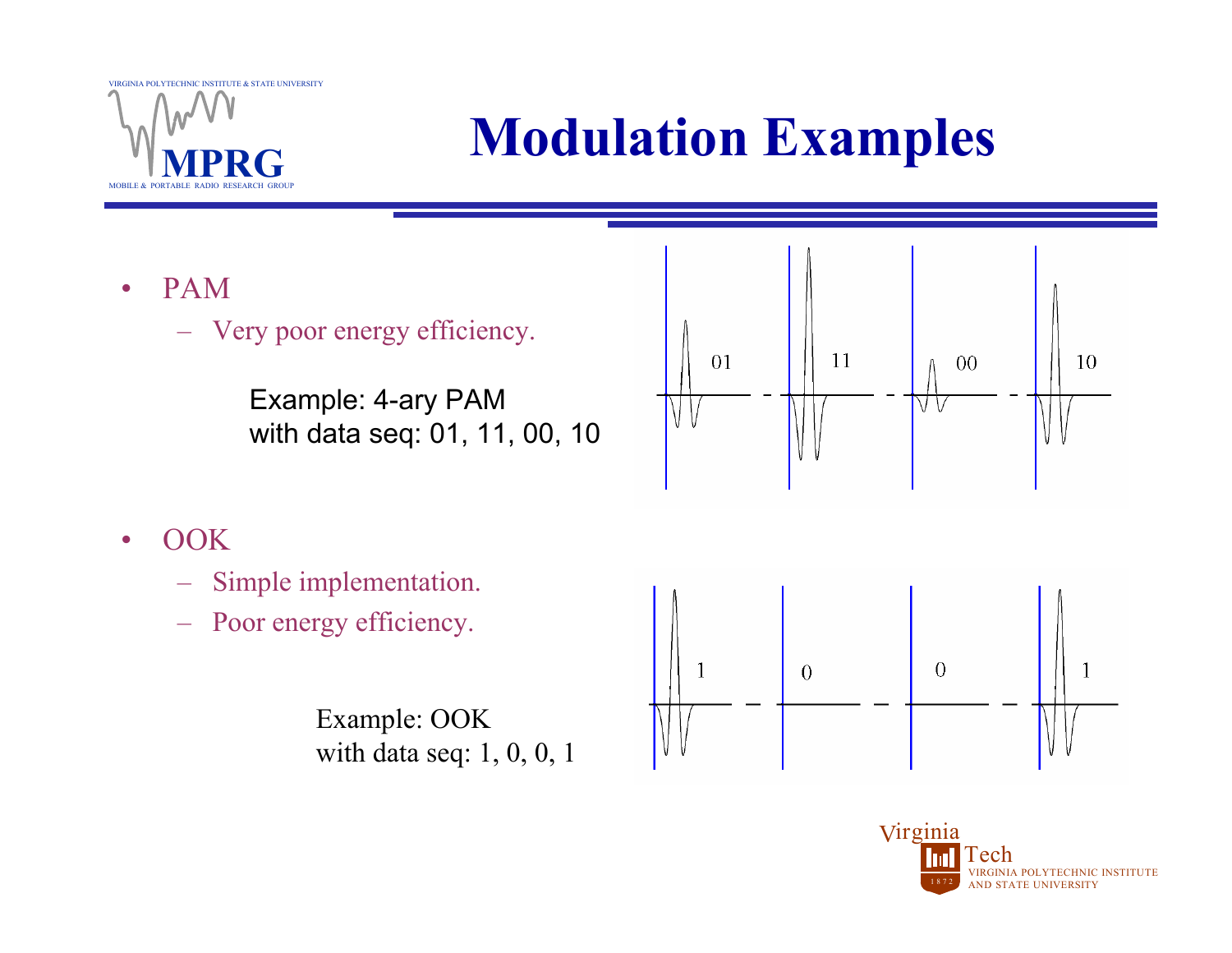

# **UWB Correlation Receiver**

- $\bullet$  The received signal is correlated with the expected received pulse (may differ from the transmitted pulse due to distortion by the antennas and channel).
- $\bullet$ Simple design, less RF hardware than narrowband receivers.

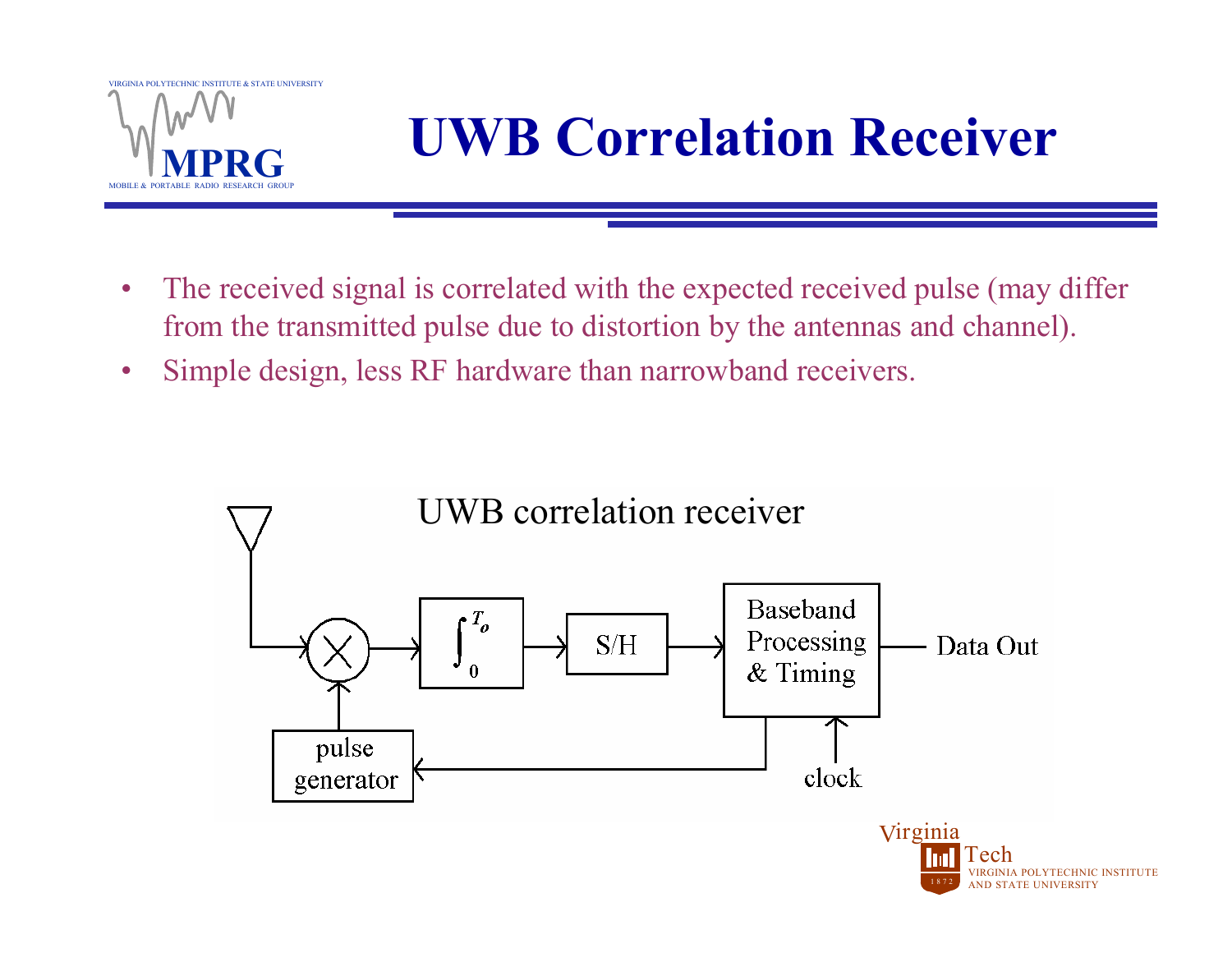# **UWB Rake Receiver**

- $\bullet$  UWB signals have as many as 30 resolvable multipath components.
- Energy can be combined using a Rake receiver to improve performance.
- Each path has very small energy, difficult to perform accurate channel estimation for each path.
	- Each path could have experienced different distortion.
	- –Complexity to estimate 30 different paths can be high.
- Can complexity reduced and still exploit multipath?
	- $\mathcal{L}_{\mathcal{A}}$ Non-coherent versus coherent energy combining.

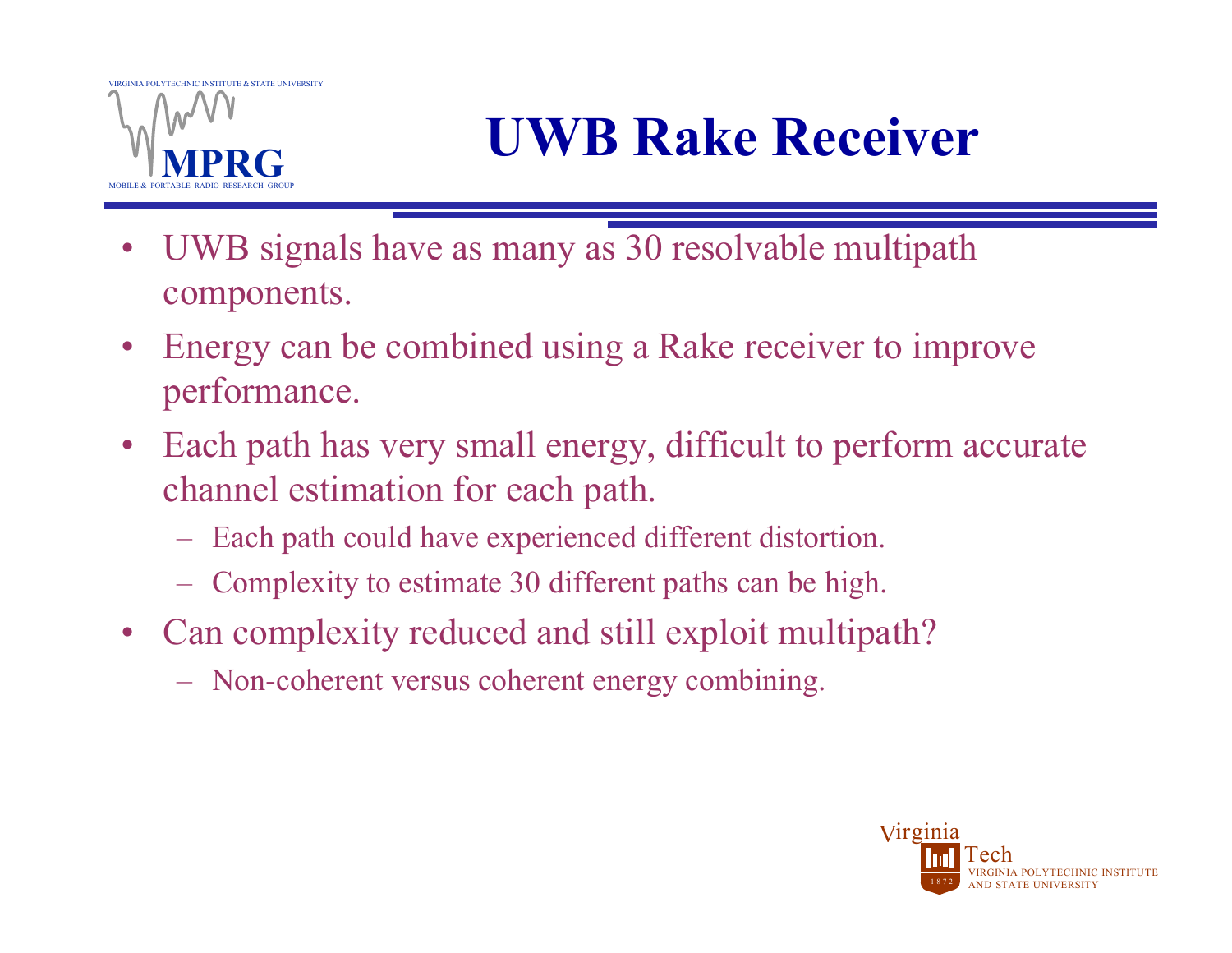# **Pulse Shape**

- $\bullet$  The received pulse shape is dependant on the pulse generation, pulse shaping filter and the antenna responses.
- Example Pulse shapes
	- –Gaussian pulse
	- Gaussian monopulse (monocycle) (1st derivative of Gaussian pulse)
	- Gaussian doublet
		- (2nd derivative of Gaussian pulse)
	- – Doublet with separated monopulses
		- (Aether Wire & Locations' Localizer)



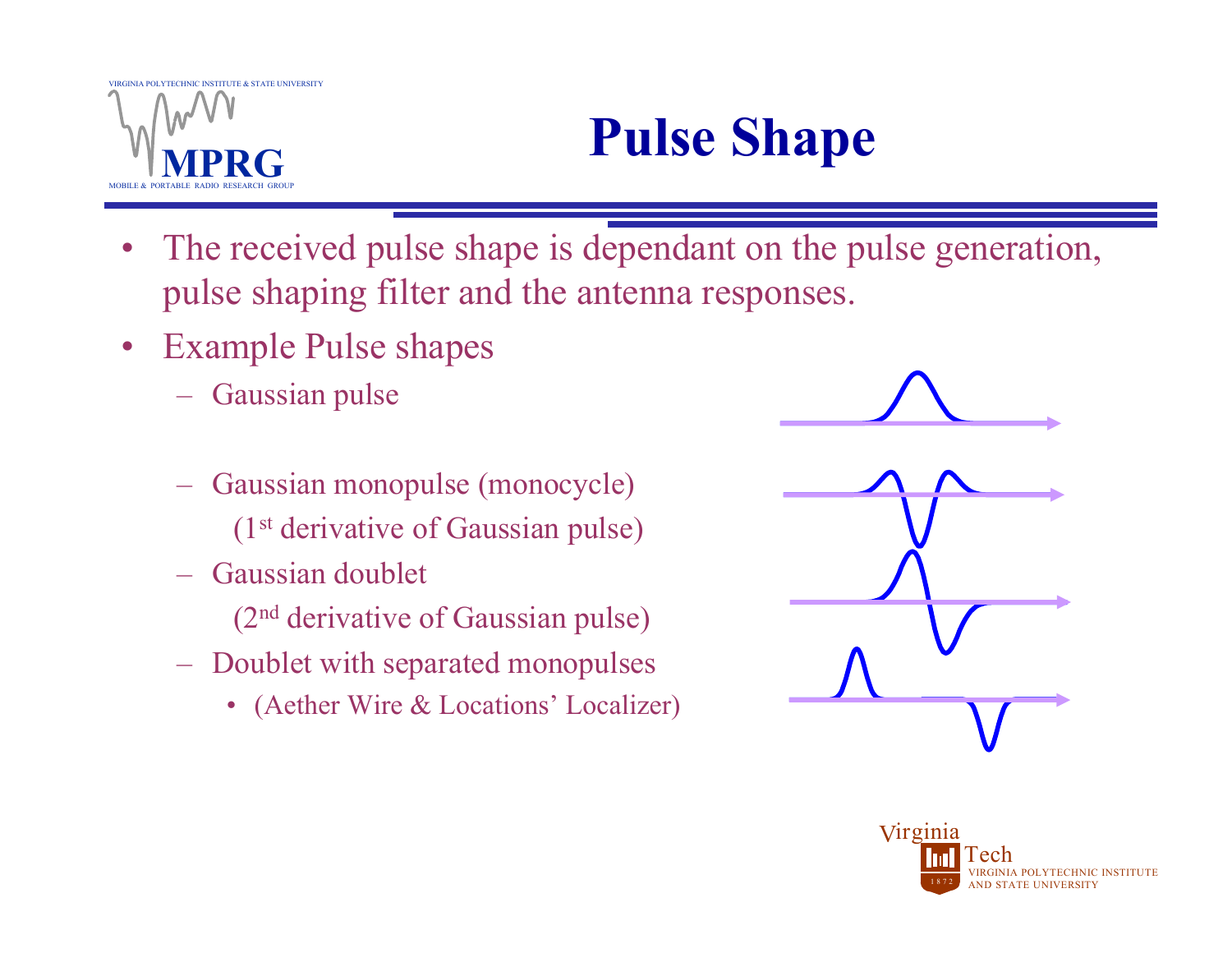

# **Channel Measurement**

- $\bullet$ Propagation for communications and radar system.
- • Interference to narrowband communications and other electronics.
- Resistance of UWB to interference.
- Must understand channel effects to fully exploit the unique properties of UWB.
	- Affects communications waveform/modulation/receiver design.
	- Material/shape/range of objects affect radar signature.

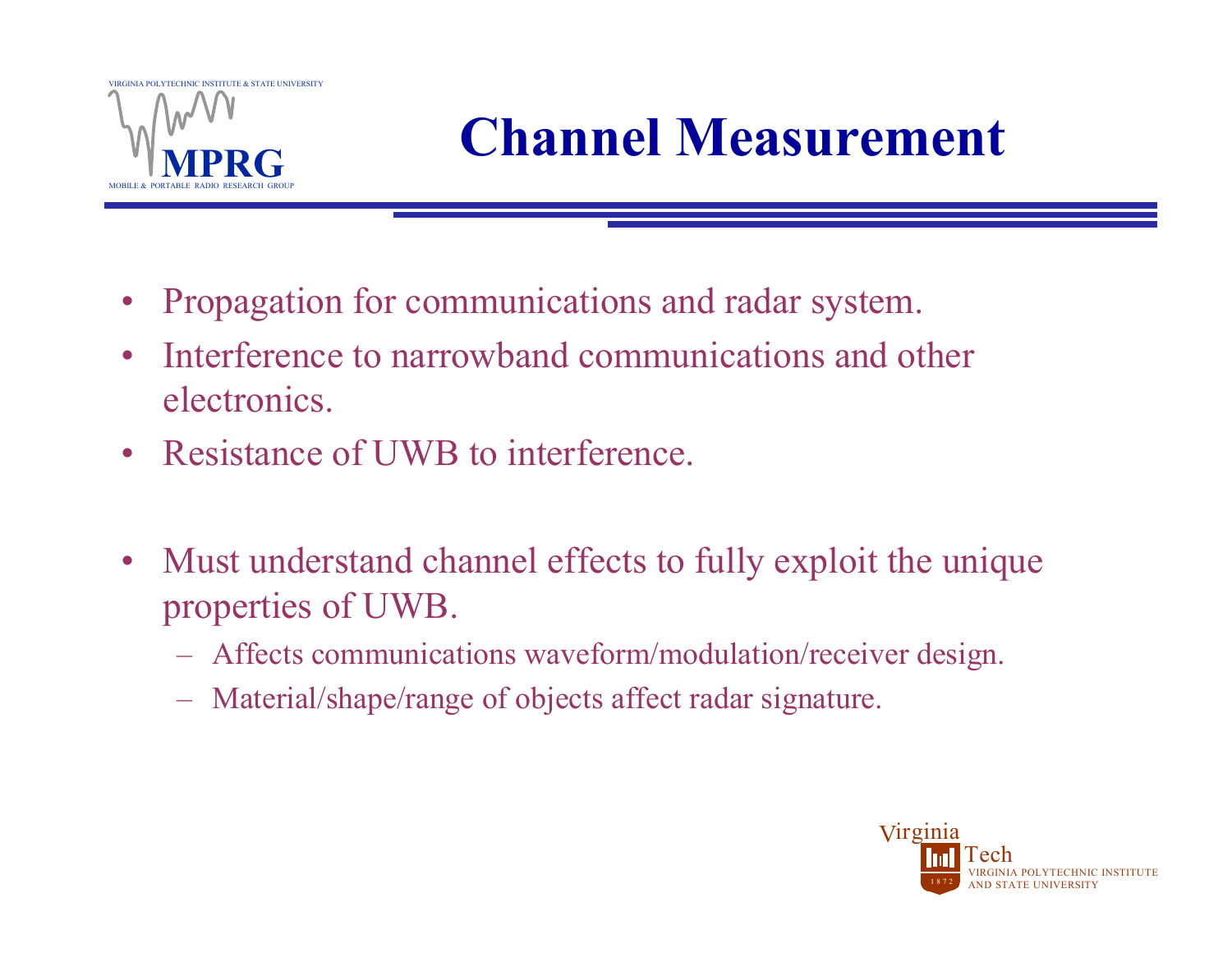## **Channel Measurement Environments**

#### •Indoor

- Within a room (LOS, NLOS), Between rooms/floors, Down hallways
- Will investigate the impact of
	- distance
	- •Rx/Tx Antenna Height
	- •antenna polarization
- •Indoor-to-outdoor
- •**Outdoor** 
	- Campus environment
	- Rural, Hilly, Impact of foliage
	- **Urban**
	- "Low altitude"
	- Impact of distance (up to  $\neg$ 1km)
	- Mobility (Pedestrian, Vehicular)
- • In Vehicle
	- Automotive, airliner



#### Ex: Indoor Measurements



#### Ex: Outdoor Measurements



See notes for reference of the images used.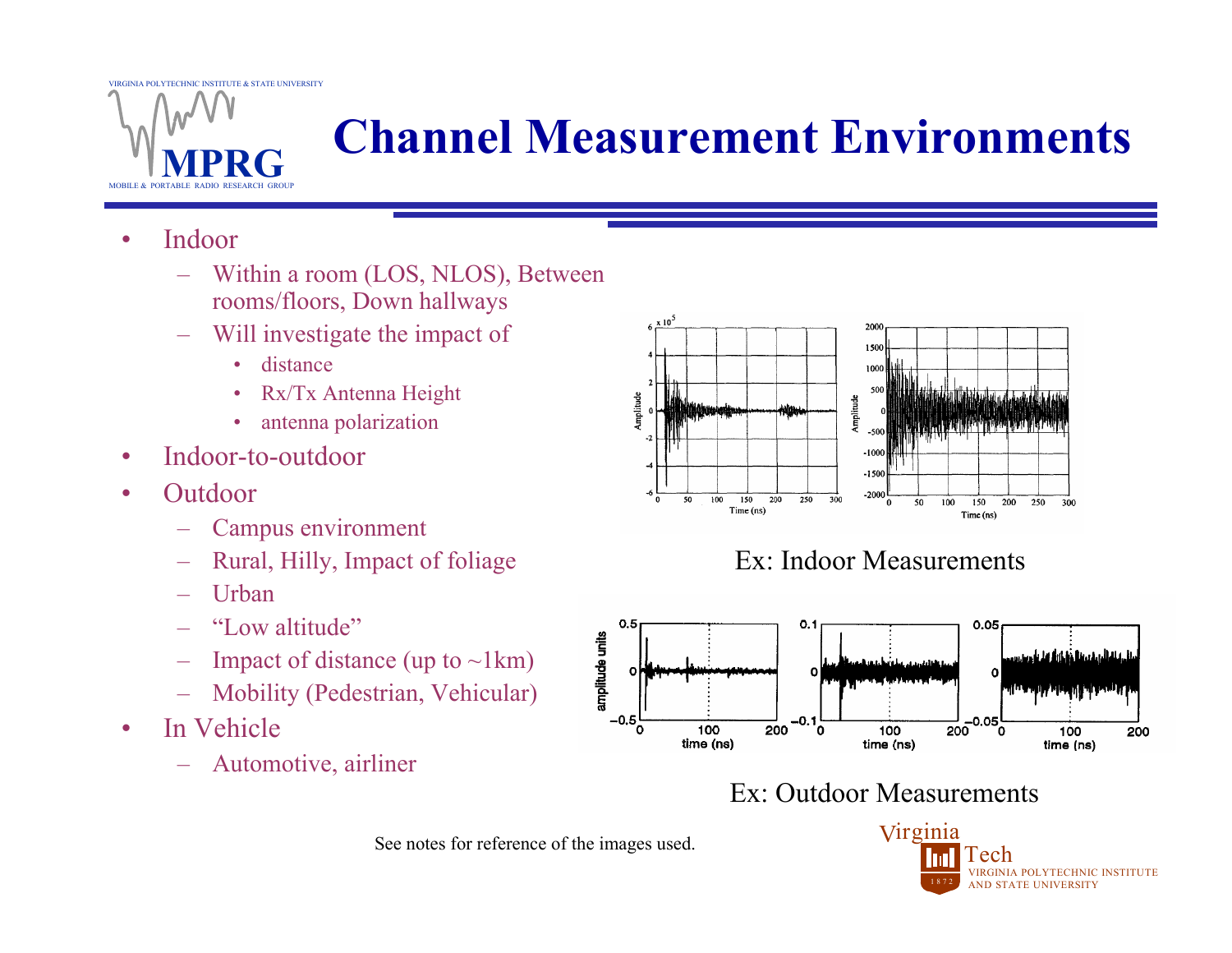

## **TDL Baseband Channel Sounder**

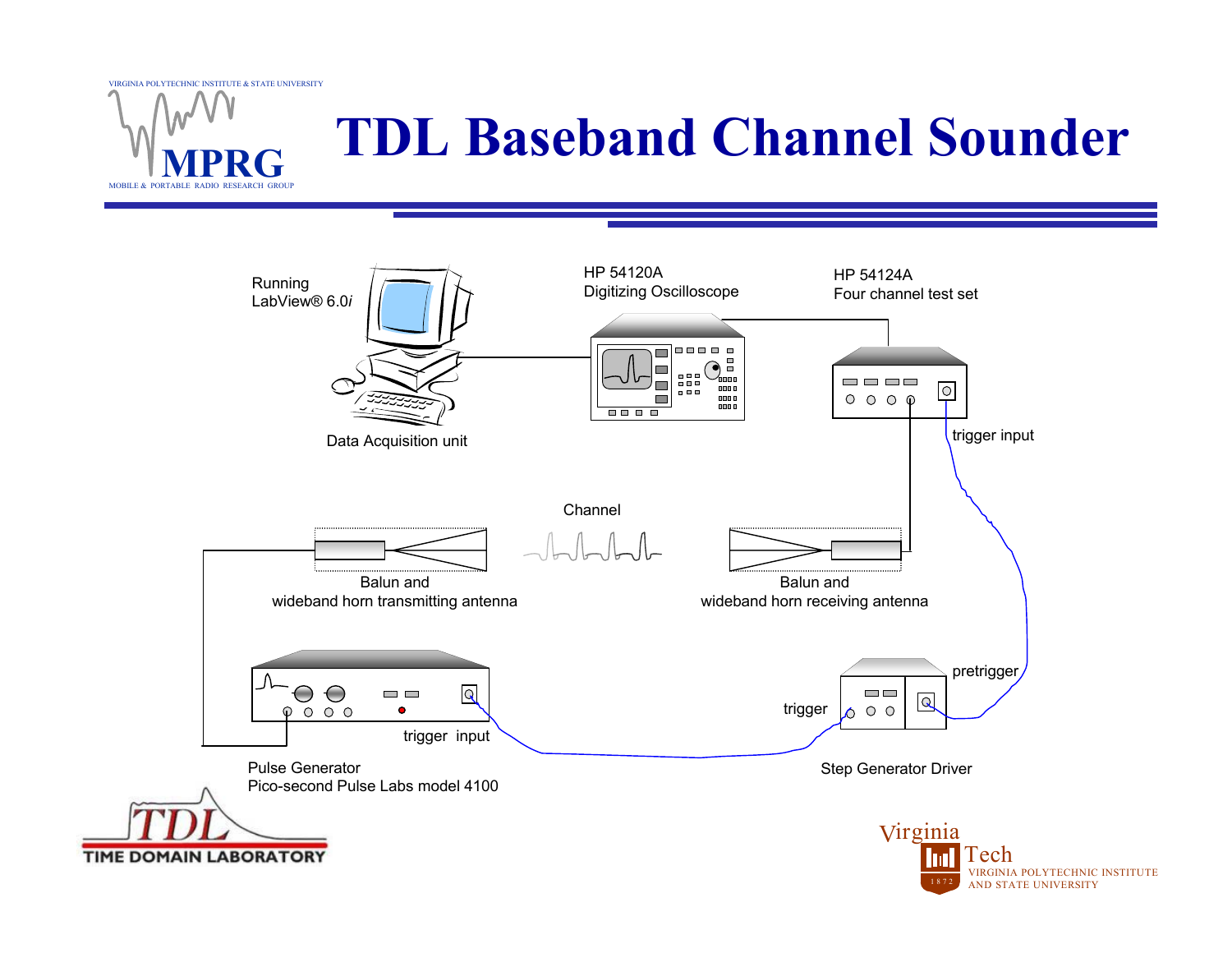

# **CWT Bandpass Pulse Sounder**

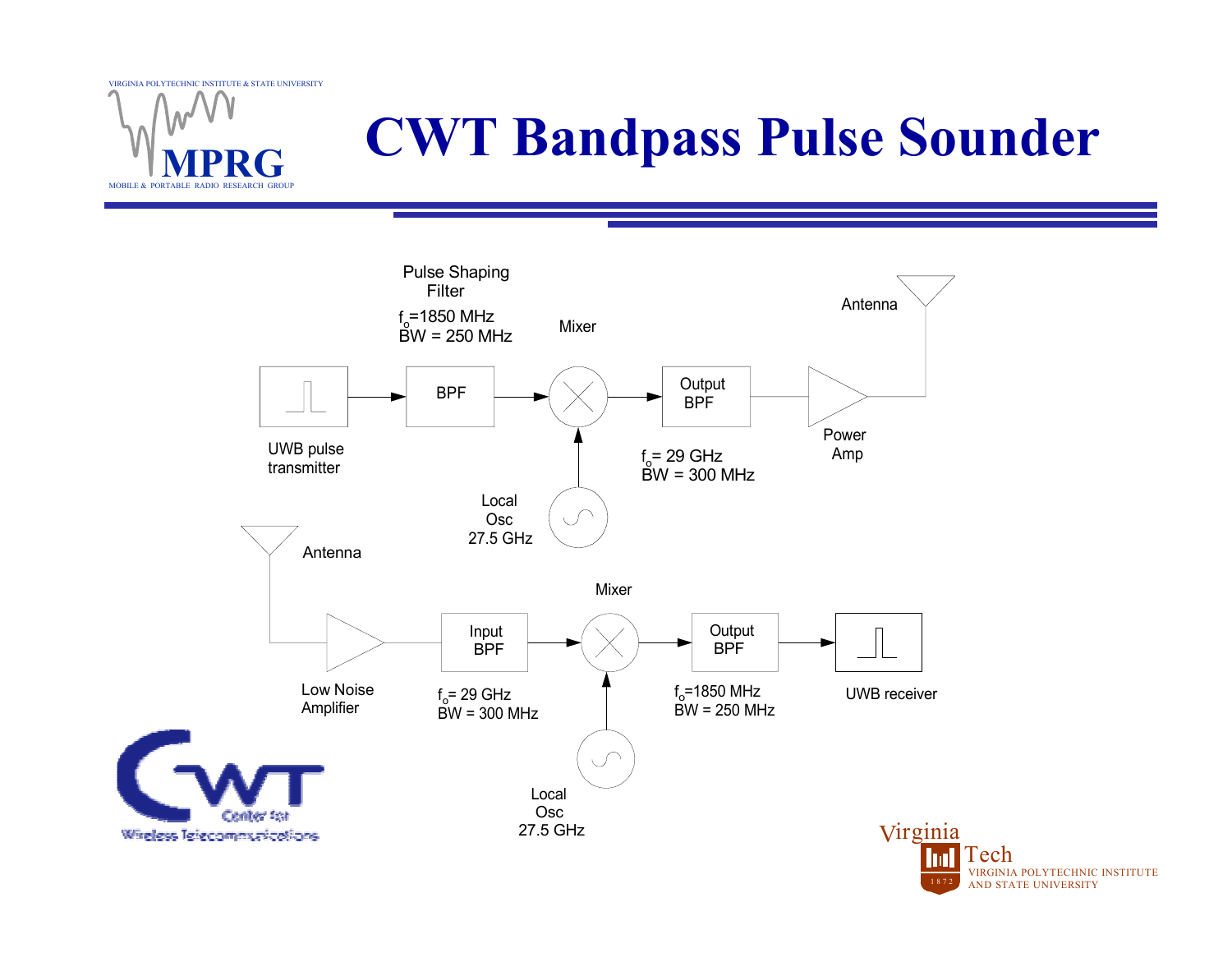

## **Measurement Metrics**

- • Path loss
	- –Impact of environment
	- –Impact of signal type/frequency band
- $\bullet$  Multipath characteristics
	- Number of multipath components
	- Multipath amplitude distribution
	- Multipath Delay distribution
	- Spatial variation (fading)
- $\bullet$  Spectral Characteristics
	- Impact of modulation, center frequency, distance
- $\bullet$  Material penetration/attenuation measurements
	- –Drywall, concrete, windows, office partitions, etc.

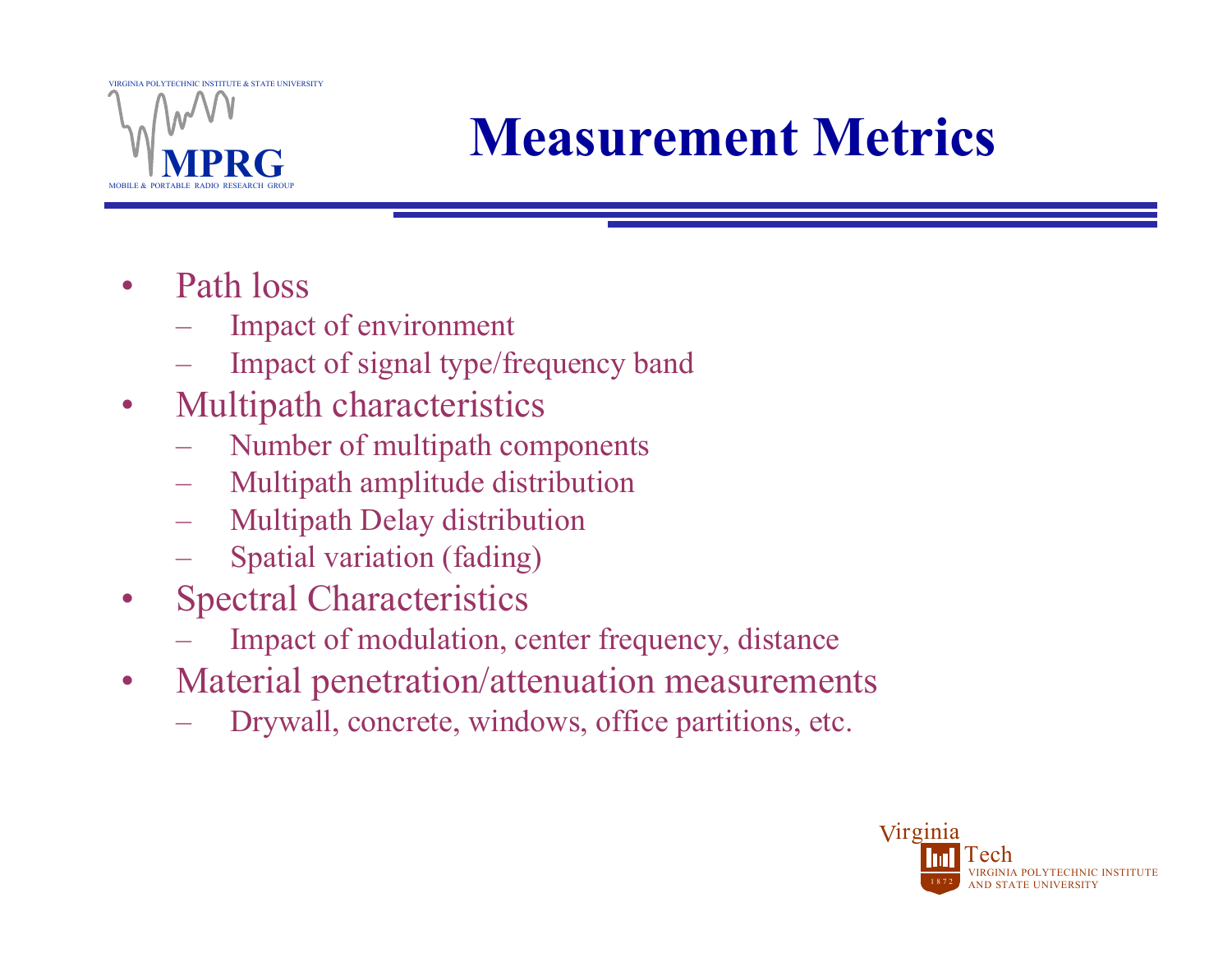



- $\bullet$  "System" models
	- path loss estimation
	- appropriate for link budget analysis and interference prediction
	- perhaps similar to Hata model for cellular
- $\bullet$ "Receiver" models
	- –multipath statistical characterization
	- –appropriate for receiver design
	- perhaps similar to Hashemi model or Saleh/Valenzuela model for wideband indoor

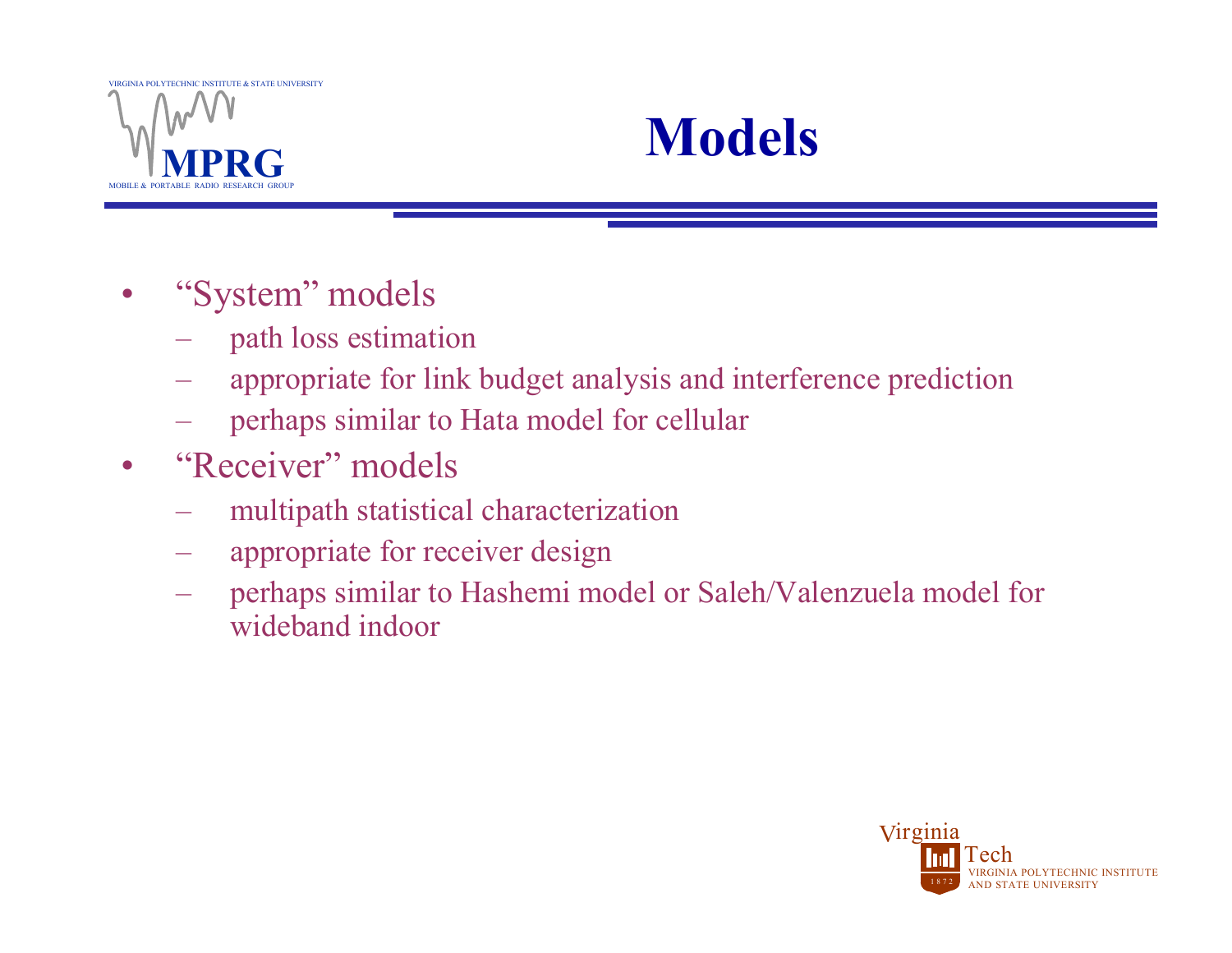

- The commonly used Friis transmission formula may give misleading or incorrect results when applied to UWB systems.
- Friis, or "path loss," formulas predict that the received signal power will decrease with the square of increasing frequency.
- UWB signals span a very large bandwidth such that change in received power over the bandwidth cannot be ignored as in narrowband systems.
	- – This will distort the frequency spectrum of UWB pulses and thus distort the pulse shape.

Reference: Sweeney, D. "Towards a Link Budget for Ultra Wideband (UWB) Systems". Presented to *VT UWB Working Group*, June 2002.

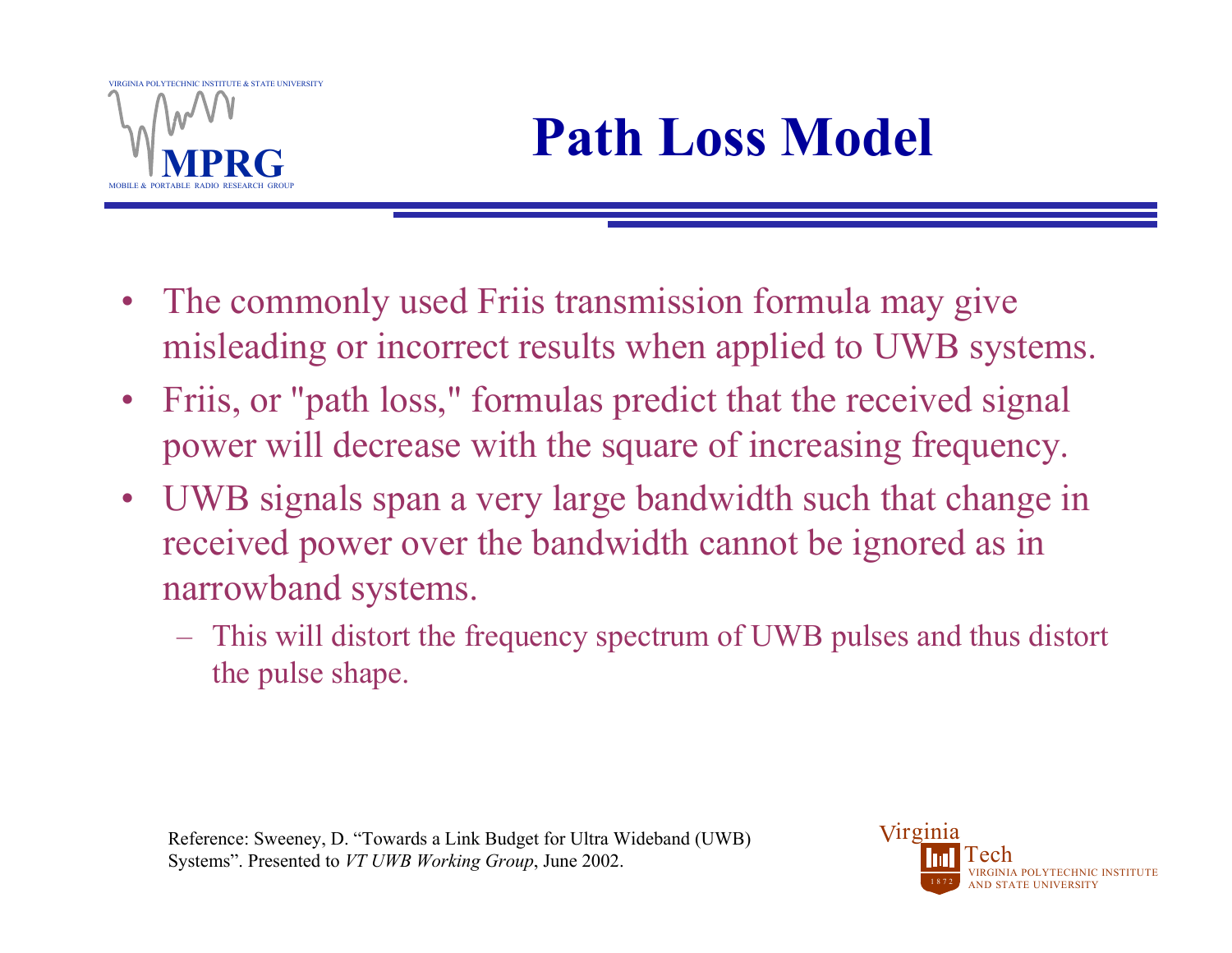

# **Path Loss Model**

- $\bullet$  But Friis "path loss" actually includes assumptions about antennas.
- • Antennas are typically characterized by Gain and Effective Aperture:

$$
G = \frac{4\pi}{\lambda^2} A_e
$$

- Actual antennas can be **constant gain** (ex: log periodic antenna) or **constant aperture** (ex: horn, reflector antennas).
- •Rewriting the path loss formula using these 2 antenna types …

Reference: Sweeney, D. "Towards a Link Budget for Ultra Wideband (UWB) Systems". Presented to *VT UWB Working Group*, June 2002.

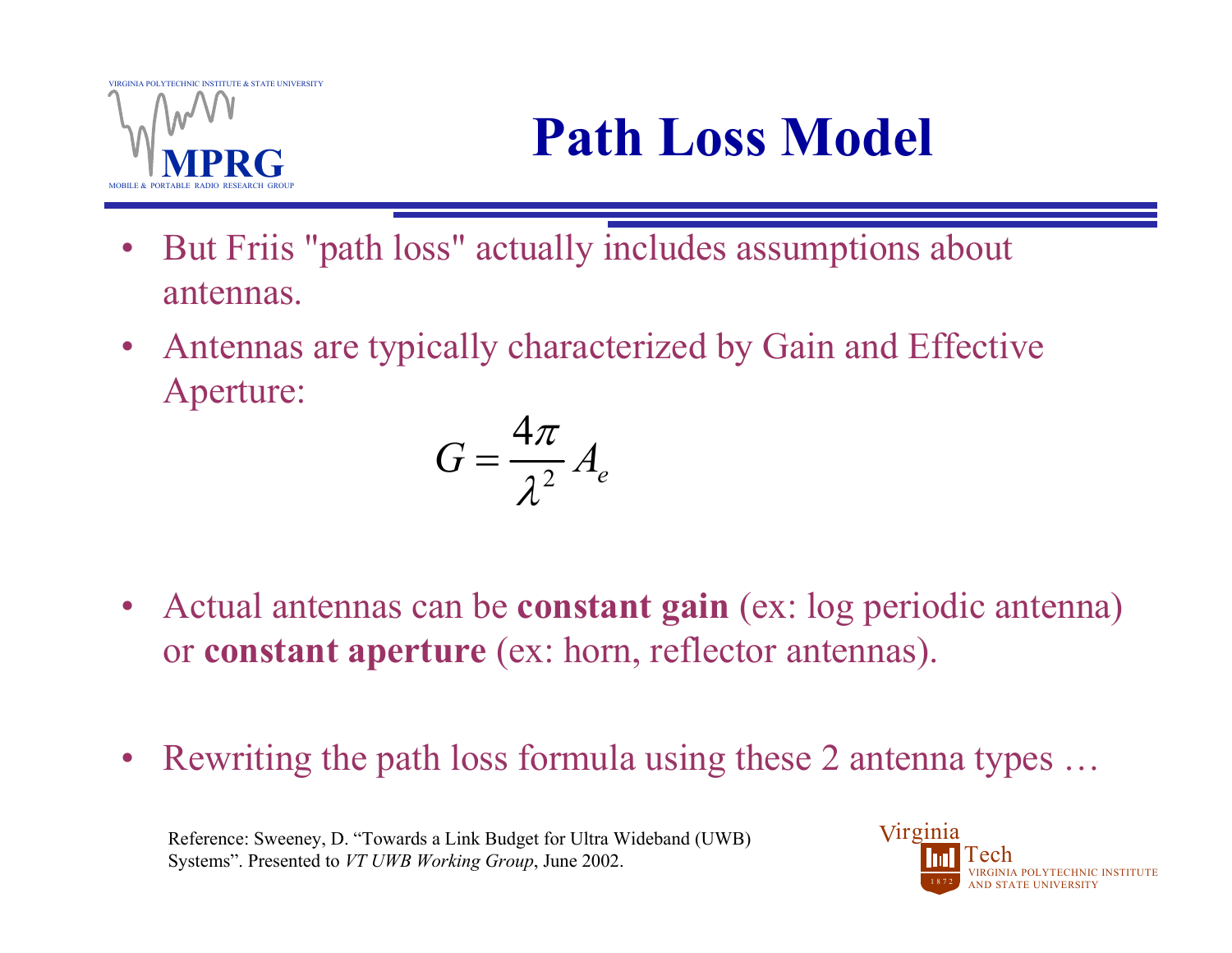

## **Path Loss Model**

•Constant gain transmit/constant gain receive (Friis):

$$
P_r = P_t G_t G_r \left(\frac{\lambda}{4\pi d}\right)^2
$$

 $\bullet$ Constant gain transmit/constant aperture receive:

$$
P_r = P_t G_t A_{er} \frac{1}{4\pi d^2}
$$

•Constant aperture transmit/constant gain receive:

$$
P_r = P_t A_{et} G_r \frac{1}{4\pi d^2}
$$

Reference: Sweeney, D. "Towards a Link Budget for Ultra Wideband (UWB) Systems". Presented to *VT UWB Working Group*, June 2002.

VIRGINIA POLYTECHNIC INSTITUTE

AND STATE UNIVERSITY

Tech

1 8 7 2

•Constant aperture transmit/constant aperture receive:

$$
P_r = P_t A_{et} A_{er} \frac{1}{\left(\lambda d\right)^2}
$$

**constant aperture** antenna will be **frequency independent** virginia  $\bullet$ The received power in a UWB system that uses **one constant gain and one**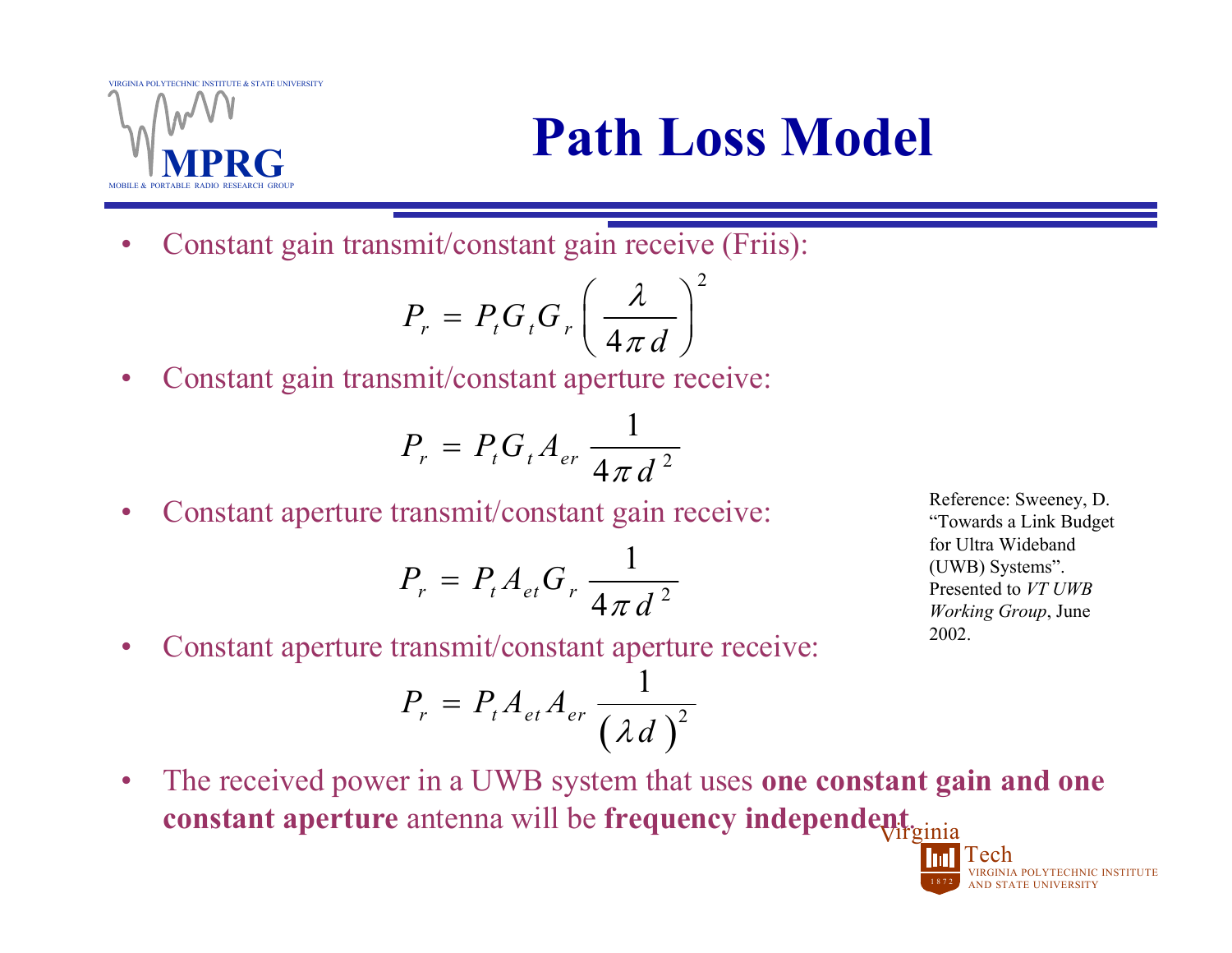# **UWB Radar**

- $\bullet$  Radar signal 'changes' as it travels and is reflected and absorbed (causing additions, subtractions, differentiations and integrations).
- Conventional Radar uses sinusoidal and quasi-sinusoidal signals
	- These 'changes' cause amplitude and time shift
- UWB radar uses pulses
	- These 'changes' cause amplitude and time shifts but also change in the **shape** of the waveform
- • Many possible levels of complexity depending on the application.
	- $\mathcal{L}_{\mathcal{A}}$ More information can be extracted with more complex processing.

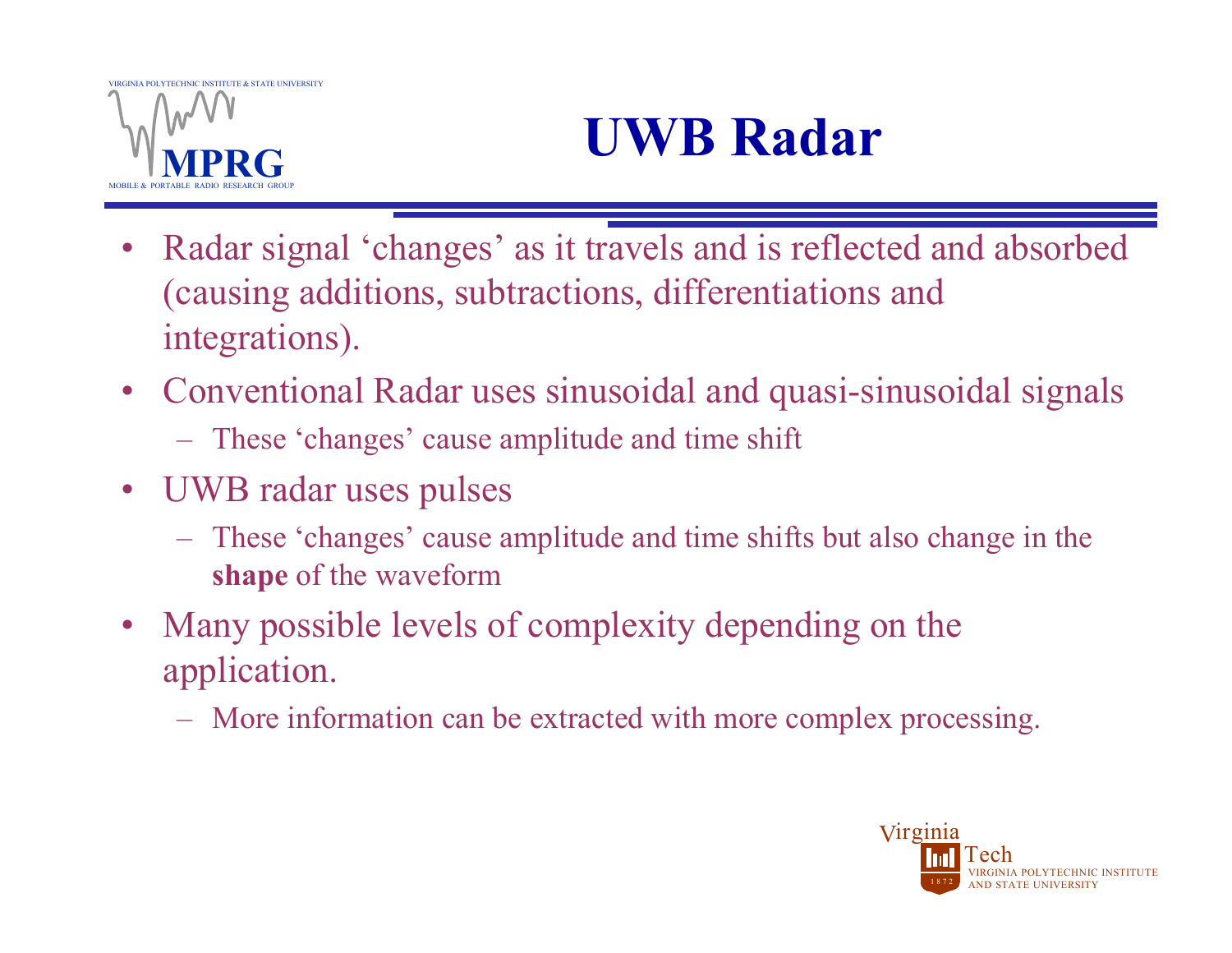

# **Vehicular Short Range Radar (SRR)**

- •UWB radar allows detection of moving targets without using Doppler effect.
- • Ability to measure both stationary and moving objects on and nearby the road.
- $\bullet$  Calculation of the cartesian position of the objects requires a high ranging accuracy as well as target separation capability necessitating large bandwidth.
- $\bullet$  Different materials and environments distort of pulses differently. This information could be used for better object identification. (Need for accurate channel models).
- $\bullet$  Reduce post detection signal processing, esp. for synthetic radar applications (SAR) that require fast Fourier and inverse fast Fourier transforms, because of the time resolution of the UWB system (Time Domain Corp).

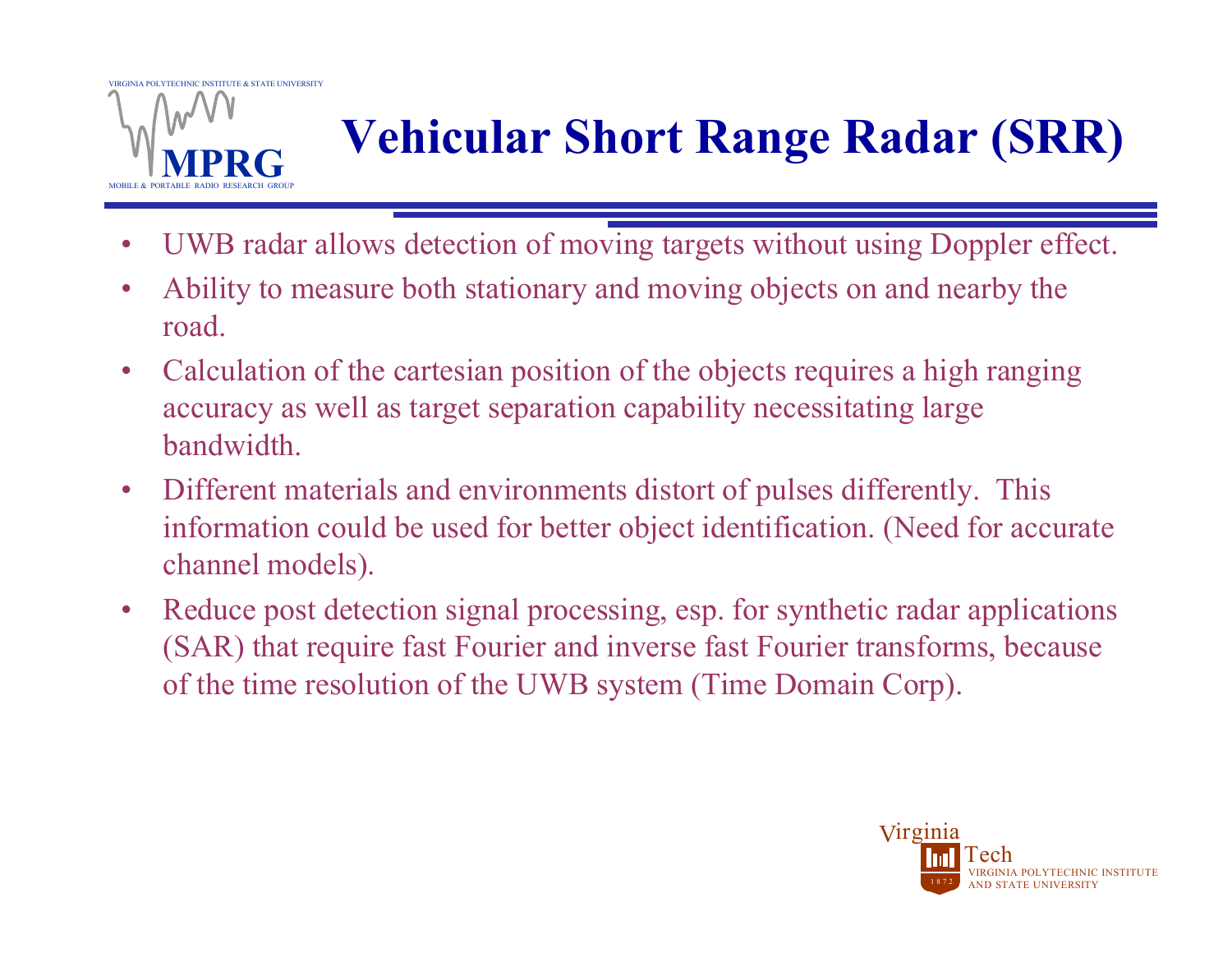

# **Regulatory Issues**

- FCC has released First Report and Order (R&O) permitting the manufacture of UWB devices (April 22, 2002).
- • Defined 3 types of UWB devices
	- –Imaging Systems.
	- Communications and Measurement Systems.
	- Vehicular Radar.
- $\bullet$ Below 960 MHz, all types must meet FCC § 15.209 limits.

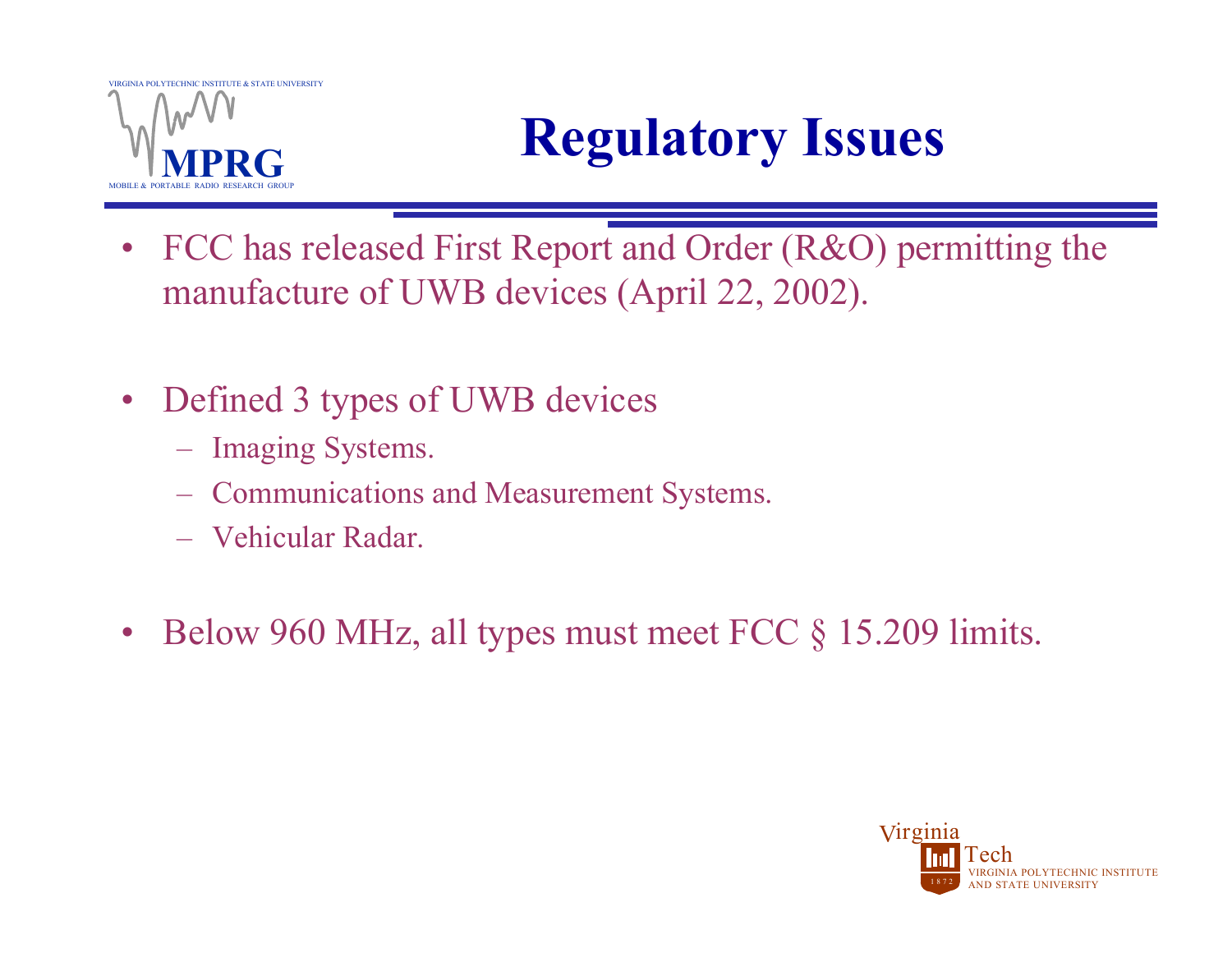

# **FCC Mask for Vehicular Radar**

- • Must have a center frequency greater than 24.075 GHz.
- • Requires use of a directional antennas or other method that will attenuate the emissions 38 degrees or higher above the horizontal plane in the 23.6-24.0 GHz band by additional 25 dB
- • "High enough in frequency to permit the use of an antenna small enough to be mounted on an automobile." -FCC R&O



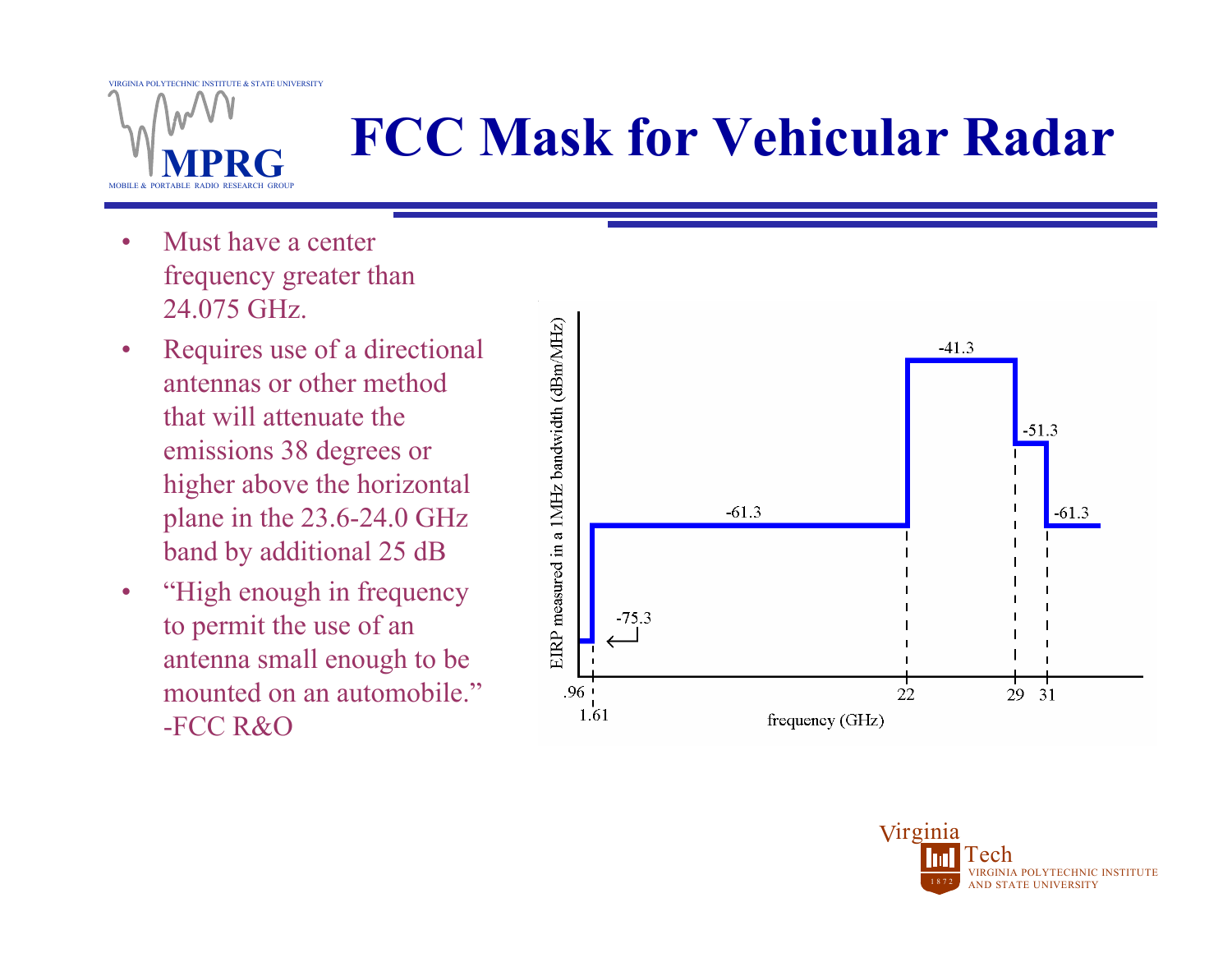

# **FCC Mask for Comm/Meas**

- • Transmit only will operating with a receiver.
- • Indoor
	- Must show that they will not operate when taken outside (ex: require AC power).
- • Handheld (outdoor)
	- Operate in a peer-to-peer mode without location restriction.



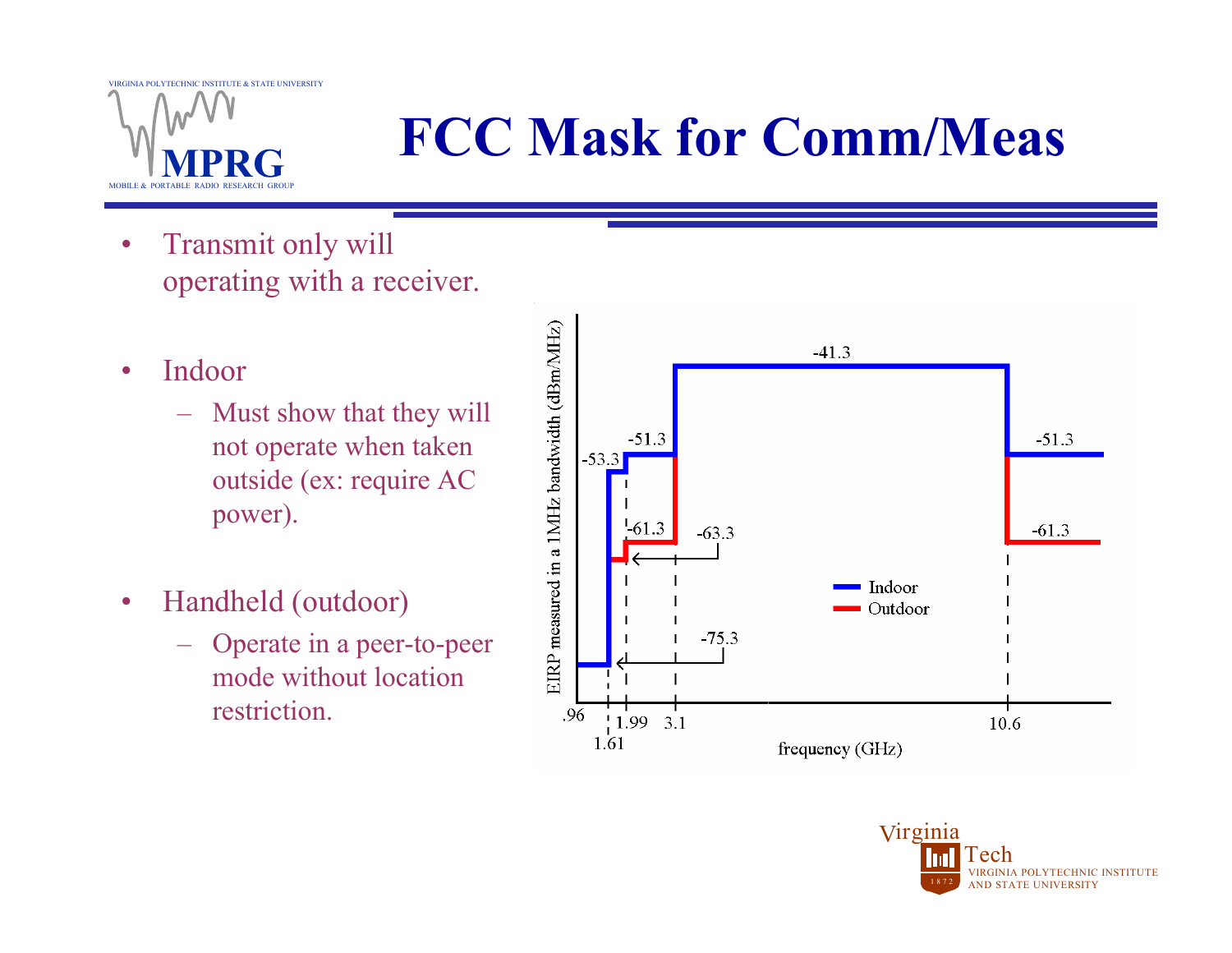

# **FCC Mask for Imaging (Low Freq)**

- • GPR, wall imaging, through wall imaging.
- • -10 dB bandwidth below 960 MHz
- $\bullet$  Use restricted to those licensed under Part 90 rules and complete a coordination procedure with the Government.



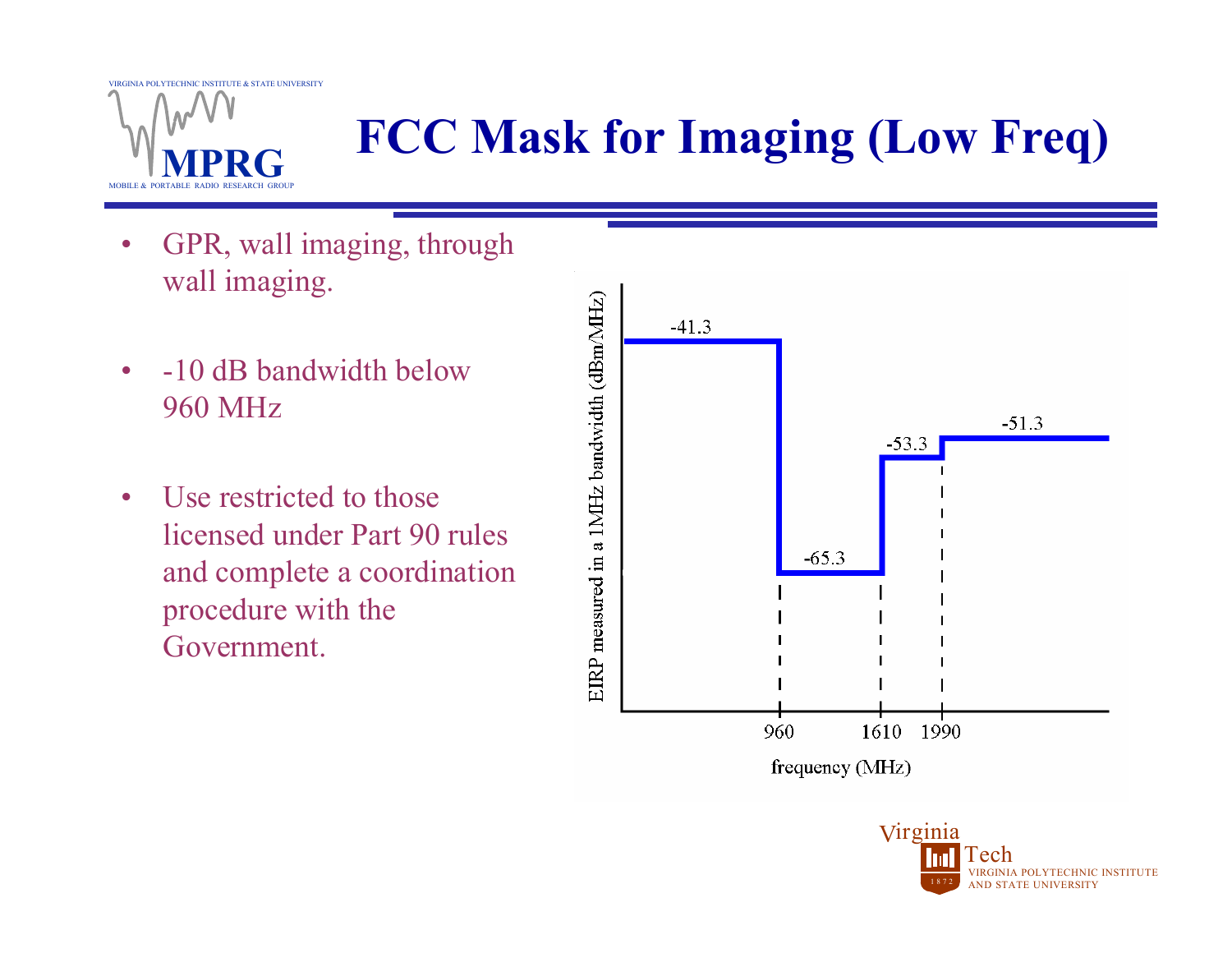

# **FCC Mask for Imaging (Mid Freq)**

- • Through-wall and surveillance systems
- $\bullet$  -10 dB bandwidth between 1.99 and 10.6 GHz
- $\bullet$  Use restricted to those licensed under Part 90 rules and complete a coordination procedure with the Government.
	- May be limited by gov't in certain locations



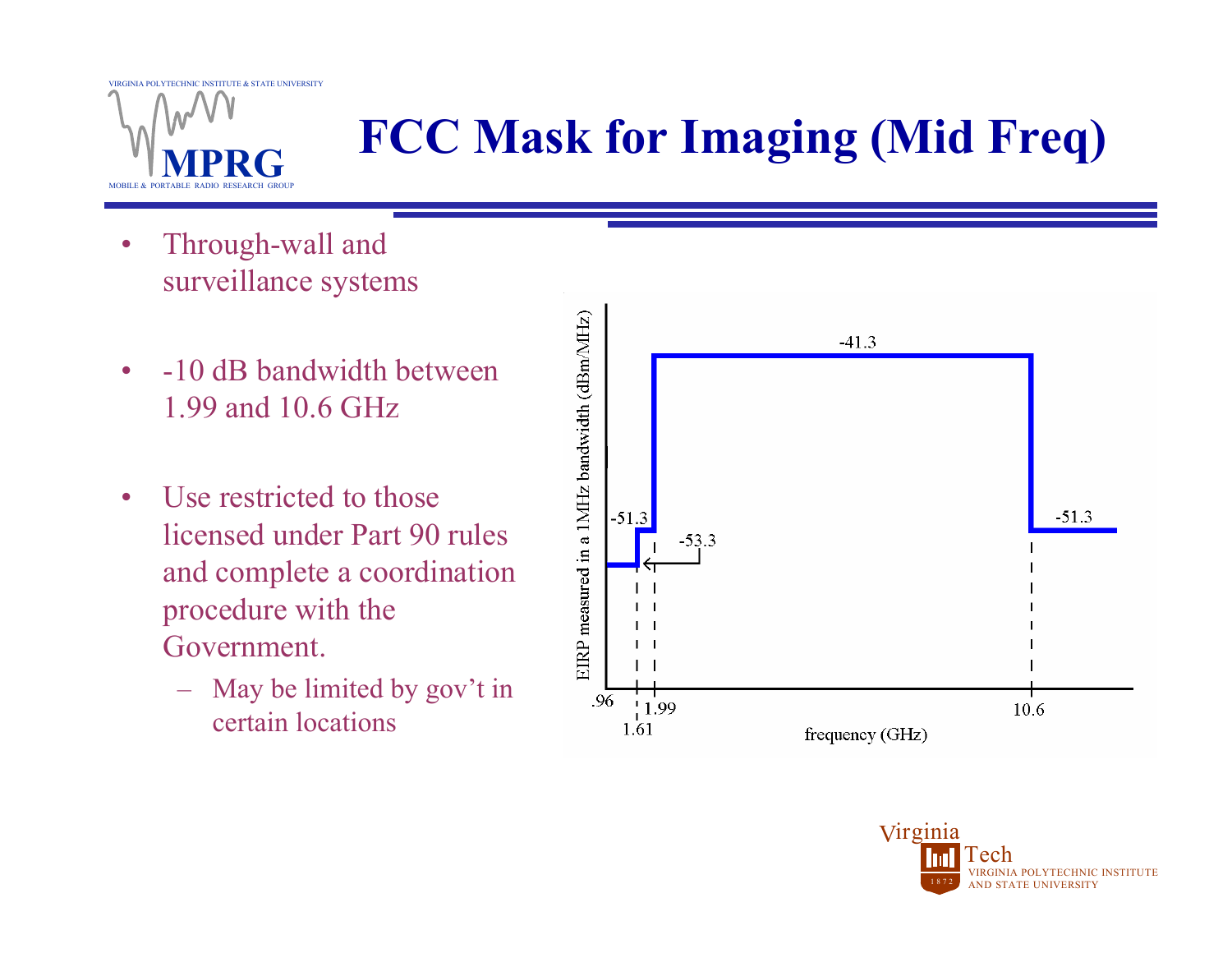

# **FCC Mask for Imaging (High Freq)**

- $\bullet$  GPRs, wall, and medical imaging devices
- $\bullet$  -10 dB bandwidth between 3.1 and 10.6 GHz
- $\bullet$  Must complete a coordination procedure with the Government.



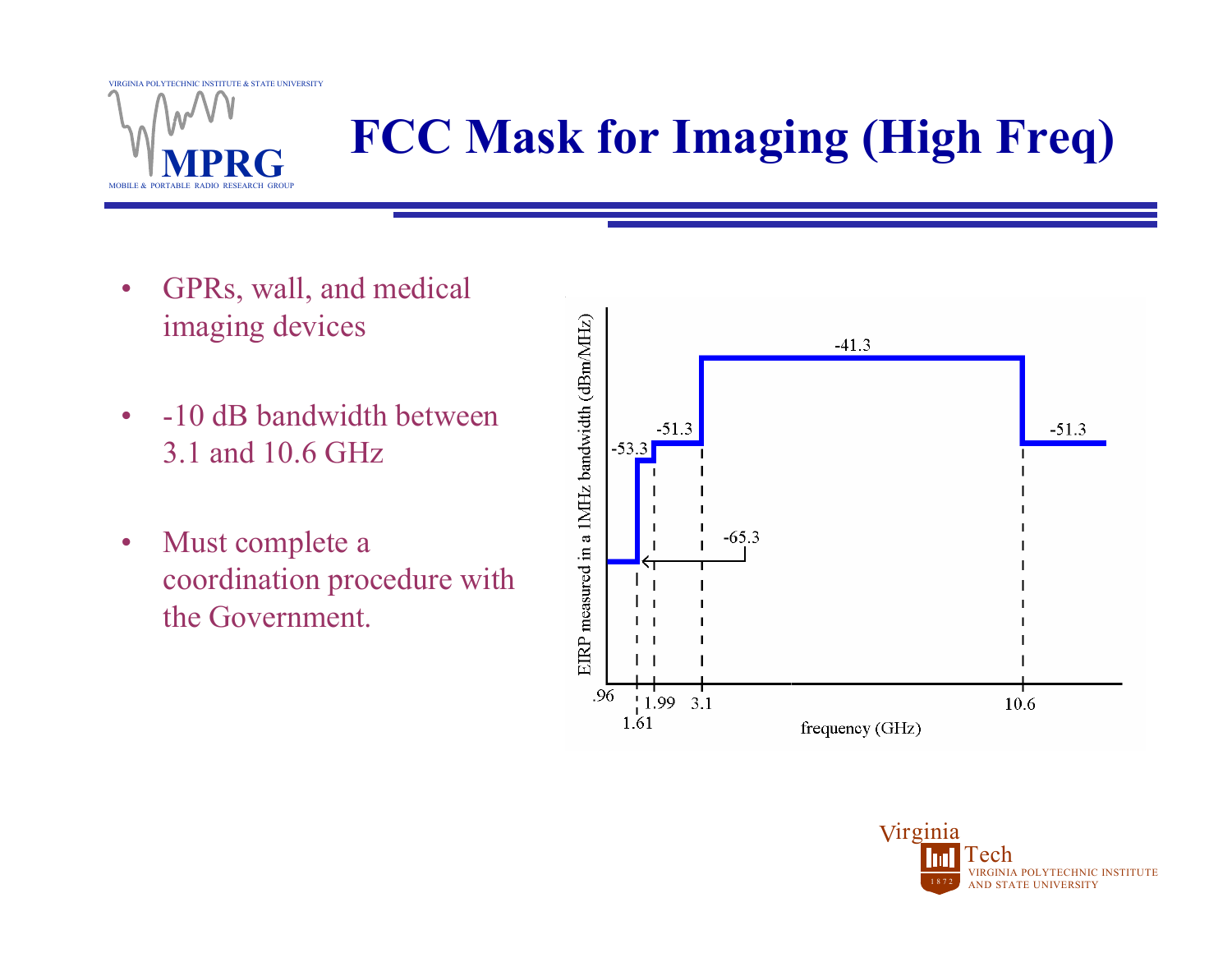# **Worldwide Regulation**

- •Currently, only US permits the operation of any UWB devices.
- $\bullet$  Europe (CEPT, ERO) doing studies and watching the results of US regulation.
	- – Projected general regulation - unlicensed may be classified as Short Range Device by the of end 2002 or beginning 2003.
- Much resistance by space agencies, radio astronomers, and other toward allowing vehicular radar near 24 GHz due to possible interference with Earth Exploration Satellite Service (EESS) and other systems.
	- $\mathcal{L}_{\mathcal{A}}$ ITU rules state that "All emissions are prohibited..." in 23.6 – 24 GHz

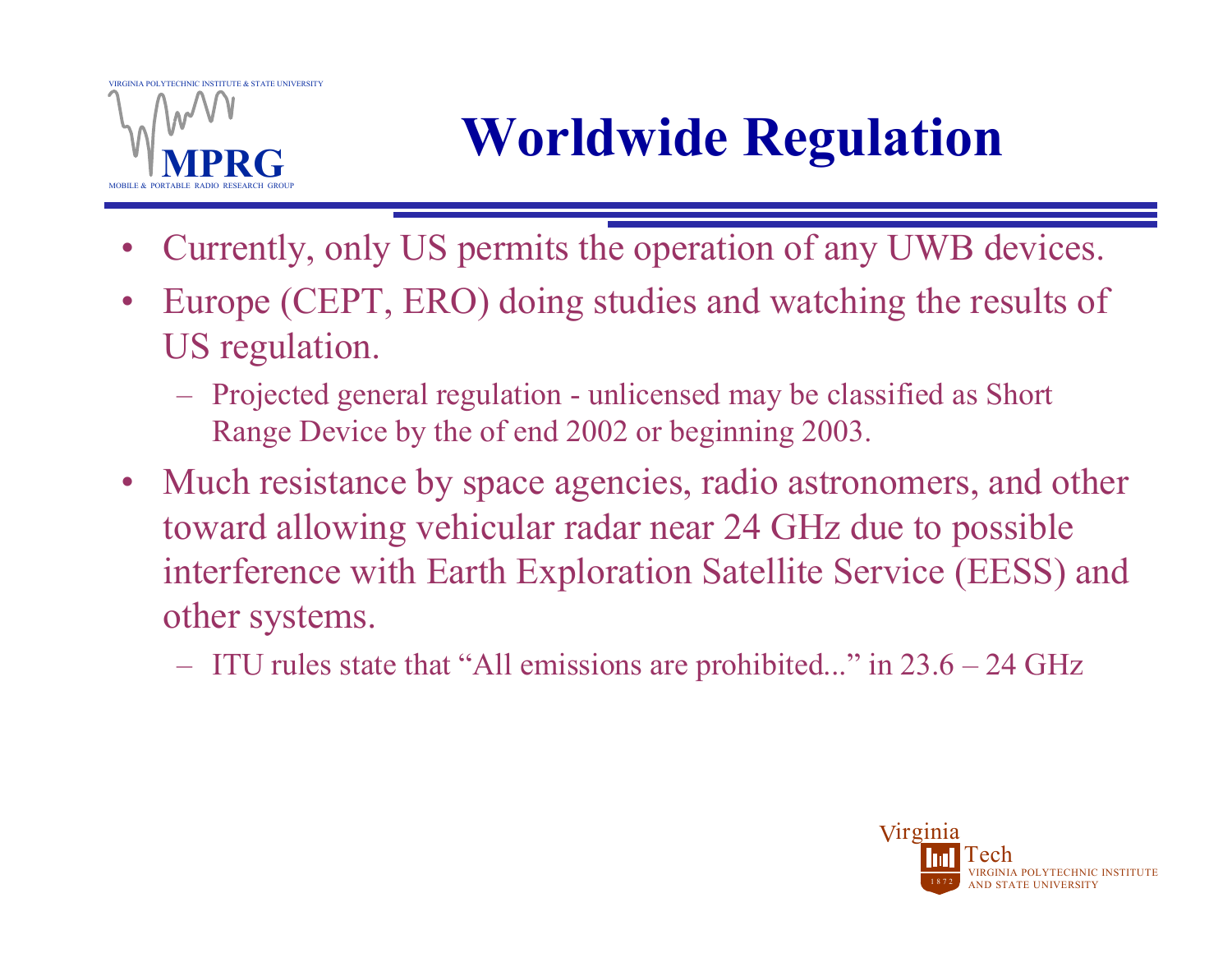

# **VT Research Activity**

### **Virginia Tech**

- Mobile and Portable Radio Research Group (MPRG) http://www.mprg.org/
	- Channel Modeling
	- –Modulation, Waveform Design
	- –Receiver Design
	- MAC layer design
	- Signal Processing
- Time Domain Laboratory (TDL) http://www.ee.vt.edu/~tdl/
	- Channel Measurement and Analysis
	- –Material Propagation Characterization

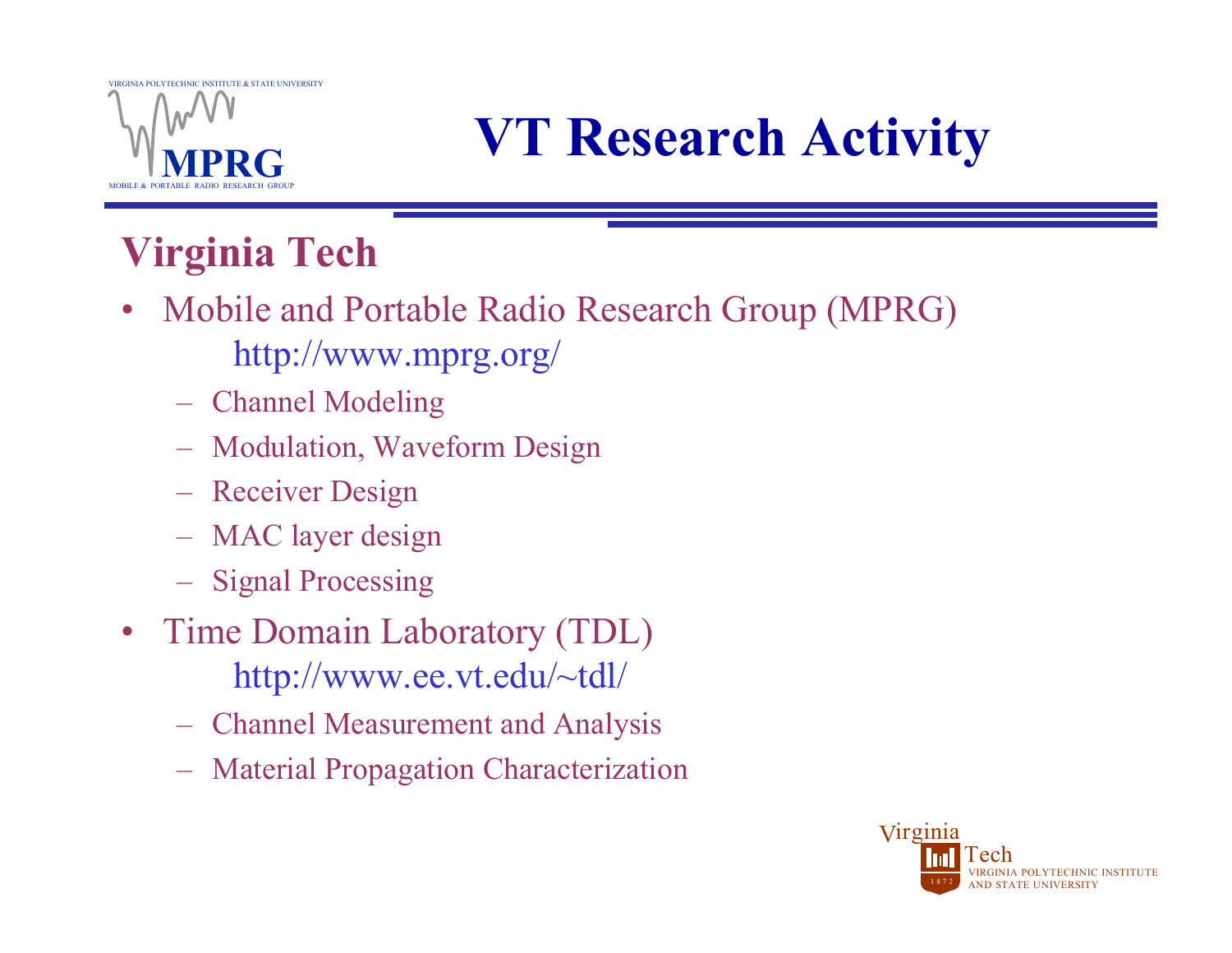

# **VT Research Activity (con't)**

- Center for Wireless Telecommunications (CWT) http://www.cwt.vt.edu/
	- –Novel Channel Sounding Techniques
	- $\mathcal{L}_{\mathcal{A}}$ Hardware Design Issues
	- Channel Measurement and Modeling
- Virginia Tech Antenna Group (VTAG) http://antenna.ece.vt.edu/
	- Antenna Characterization
	- Antenna Design
- Virginia Tech VLSI for Telecommunications (VTVT) http://www.ee.vt.edu/~ha/research/research.html
	- $\mathcal{L}_{\mathcal{A}}$ CMOS and Digital Designs for UWB
	- Hardware Architectures